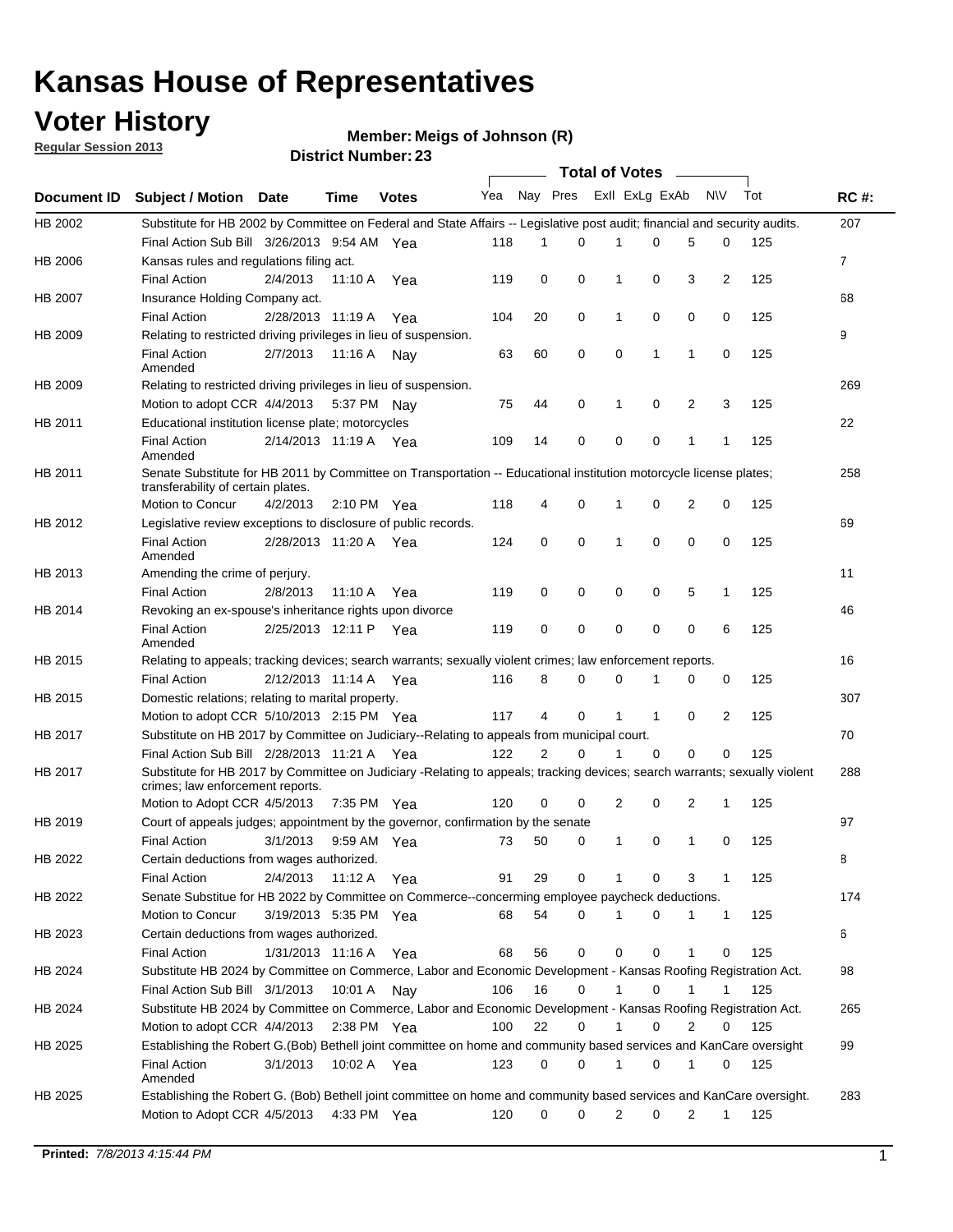## **Voter History**

**Member: Meigs of Johnson (R)** 

**Regular Session 2013**

|                    |                                                                                                                                                                                                                                                       |                       |         |              |     |                         | <b>Total of Votes</b> |                |   |                |           |     |             |
|--------------------|-------------------------------------------------------------------------------------------------------------------------------------------------------------------------------------------------------------------------------------------------------|-----------------------|---------|--------------|-----|-------------------------|-----------------------|----------------|---|----------------|-----------|-----|-------------|
| <b>Document ID</b> | <b>Subject / Motion Date</b>                                                                                                                                                                                                                          |                       | Time    | <b>Votes</b> | Yea | Nay Pres Exll ExLg ExAb |                       |                |   |                | <b>NV</b> | Tot | <b>RC#:</b> |
| HB 2028            | Providing for venue in Shawnee County District Court in certain forfeiture proceedings                                                                                                                                                                |                       |         |              |     |                         |                       |                |   |                |           |     | 12          |
|                    | <b>Final Action</b><br>Amended                                                                                                                                                                                                                        | 2/8/2013              | 11:12 A | Yea          | 119 | 1                       | 0                     | 0              | 0 | 5              | 0         | 125 |             |
| HB 2028            | Providing for venue in Shawnee County District Court in certain forfeiture proceedings<br>Motion to Concur                                                                                                                                            |                       |         |              | 120 | 0                       | 0                     | 2              | 0 | 2              | 1         | 125 | 199         |
|                    |                                                                                                                                                                                                                                                       | 3/25/2013 9:36 AM Yea |         |              |     |                         |                       |                |   |                |           |     |             |
| HB 2030            | Creating wounded warrior deer hunting permits for injured combat veterans.<br><b>Final Action</b>                                                                                                                                                     | 2/15/2013 11:16 A Yea |         |              | 115 | 0                       | 0                     | 2              | 2 | 3              | 3         | 125 | 25          |
| HB 2033            | Amended<br>Concerning the regulation of knives                                                                                                                                                                                                        |                       |         |              |     |                         |                       |                |   |                |           |     | 143         |
|                    | <b>Final Action</b>                                                                                                                                                                                                                                   | 3/7/2013              | 12:12 P | Yea          | 93  | 28                      | 0                     | 1              | 0 | 3              | 0         | 125 |             |
| HB 2033            | Concerning the regulation of knives.                                                                                                                                                                                                                  |                       |         |              |     |                         |                       |                |   |                |           |     | 270         |
|                    | Motion to adopt CCR 4/4/2013                                                                                                                                                                                                                          |                       |         |              | 95  | 26                      | 0                     |                | 0 | 3              | 0         | 125 |             |
|                    |                                                                                                                                                                                                                                                       |                       |         | 5:43 PM Yea  |     |                         |                       |                |   |                |           |     |             |
| HB 2034            | Human trafficking; crimes of commercial sexual exploitation of a child, selling sexual relations, promoting the sale of sexual<br>relations and buying sexual relations; children in need of care; staff secure faciliies.                            |                       |         |              |     |                         |                       |                |   |                |           |     | 17          |
|                    | <b>Final Action</b><br>Amended                                                                                                                                                                                                                        | 2/12/2013 11:16 A Yea |         |              | 124 | 0                       | 0                     | 0              | 1 | 0              | 0         | 125 |             |
| HB 2034            | S Sub for HB 2034 by Committee on Judiciary - Human trafficking; crimes of commercial sexual exploitation of a child, selling<br>sexual relations, promoting the sale of sexual relations and buying sexual relations; children in need of care;staff |                       |         |              |     |                         |                       |                |   |                |           |     | 282         |
|                    | Motion to Adopt CCR 4/5/2013 4:18 PM Yea                                                                                                                                                                                                              |                       |         |              | 120 | 0                       | 0                     | $\overline{2}$ | 0 | $\overline{2}$ | 1         | 125 |             |
| HB 2035            | Cities; experience requirements for plumbers, electricians and certain mechanical contractors.                                                                                                                                                        |                       |         |              |     |                         |                       |                |   |                |           |     | 29          |
|                    | <b>Final Action</b>                                                                                                                                                                                                                                   | 2/18/2013 11:16 A     |         | Yea          | 117 | 2                       | 0                     | 2              | 0 | 4              | 0         | 125 |             |
| HB 2037            | Public property; religious displays; other displays.                                                                                                                                                                                                  |                       |         |              |     |                         |                       |                |   |                |           |     | 176         |
|                    | <b>Final Action</b>                                                                                                                                                                                                                                   | 3/20/2013 10:27 A     |         | Yea          | 120 | 3                       | 0                     |                | 0 | 1              | 0         | 125 |             |
| HB 2041            | Criminal history record information; definition; municipal court reporting; district court reporting.                                                                                                                                                 |                       |         |              |     |                         |                       |                |   |                |           |     | 19          |
|                    | <b>Final Action</b>                                                                                                                                                                                                                                   | 2/13/2013 11:23 A     |         | Yea          | 119 | 3                       | 0                     | $\Omega$       | 0 | 3              | 0         | 125 |             |
| HB 2042            | Appraisal of property for taxation purposes; appeals; changes.                                                                                                                                                                                        |                       |         |              |     |                         |                       |                |   |                |           |     | 158         |
|                    | <b>Final Action</b>                                                                                                                                                                                                                                   | 3/18/2013 11:19 A Yea |         |              | 109 | 12                      | 0                     | 2              | 0 | 2              | 0         | 125 |             |
|                    | Amended                                                                                                                                                                                                                                               |                       |         |              |     |                         |                       |                |   |                |           |     |             |
| HB 2043            | Aggravated battery; driving under the influence.                                                                                                                                                                                                      |                       |         |              |     |                         |                       |                |   |                |           |     | 100         |
|                    | <b>Final Action</b><br>Amended                                                                                                                                                                                                                        | 3/1/2013              |         | 10:03 A Yea  | 123 | 0                       | 0                     | 1              | 0 | 1              | 0         | 125 |             |
| HB 2043            | Senate Substitute for HB 2043 by Committee on Judiciary - Attorney general; duties and responsibilities; notice of intent to<br>seek the death penalty.                                                                                               |                       |         |              |     |                         |                       |                |   |                |           |     | 271         |
|                    | Motion to adopt CCR 4/4/2013                                                                                                                                                                                                                          |                       |         | 5:48 PM Yea  | 121 | 0                       | 0                     | 1              | 0 | 3              | 0         | 125 |             |
| HB 2044            | Increasing the penalty for a person who distributes a controlled substance that causes great bodily harm or death.                                                                                                                                    |                       |         |              |     |                         |                       |                |   |                |           |     | 101         |
|                    | <b>Final Action</b><br>Amended                                                                                                                                                                                                                        | 3/1/2013              | 10:05 A | Nav          | 112 | 11                      | 0                     | 1              | 0 | 1              | 0         | 125 |             |
| HB 2047            | Requiring certain municipalities to vote to increase property tax revenues over previous year when such increase exceeds<br>inflation; publication.                                                                                                   |                       |         |              |     |                         |                       |                |   |                |           |     | 186         |
|                    | <b>Final Action</b><br>Amended                                                                                                                                                                                                                        | 3/21/2013 11:29 A Yea |         |              | 68  | 53                      | 0                     | 1              | 0 | 3              | 0         | 125 |             |
| HB 2049            | Kansas department of agriculture; increasing certain fees and eliminating sunsets on various program fees.                                                                                                                                            |                       |         |              |     |                         |                       |                |   |                |           |     | 59          |
|                    | <b>Final Action</b><br>Amended                                                                                                                                                                                                                        | 2/27/2013 12:23 P     |         | Yea          | 77  | 46                      | 0                     | 1              | 0 |                | 0         | 125 |             |
| HB 2049            | Kansas department of agriculture; increasing certain fees; concerning sunsets on various program fees.                                                                                                                                                |                       |         |              |     |                         |                       |                |   |                |           |     | 324         |
|                    | Motion to adopt CCR 6/2/2013                                                                                                                                                                                                                          |                       | 12:28 A | Nav          | 45  | 64                      | 0                     | 1              | 0 | 6              | 9         | 125 |             |
| HB 2050            | Agriculture; agricultural chemical registration; pesticide business liablity insurance; repeal of the Kansas agricultural liming<br>materials act.                                                                                                    |                       |         |              |     |                         |                       |                |   |                |           |     | 60          |
|                    | <b>Final Action</b><br>Amended                                                                                                                                                                                                                        | 2/27/2013 12:25 P     |         | Yea          | 103 | 20                      | 0                     |                | 0 | 1              | 0         | 125 |             |
| HB 2051            | Substitute for HB 2051 by Committee on Agriculture and Natural Resources--Amending provisions relating to dams,<br>obstructions, sstreams and water flex accounts and transfer permits.                                                               |                       |         |              |     |                         |                       |                |   |                |           |     | 50          |
|                    | Final Action Sub Bill 2/26/2013 2:12 PM Yea                                                                                                                                                                                                           |                       |         |              | 117 | $\overline{c}$          | 0                     | 0              | 0 | 0              | 6         | 125 |             |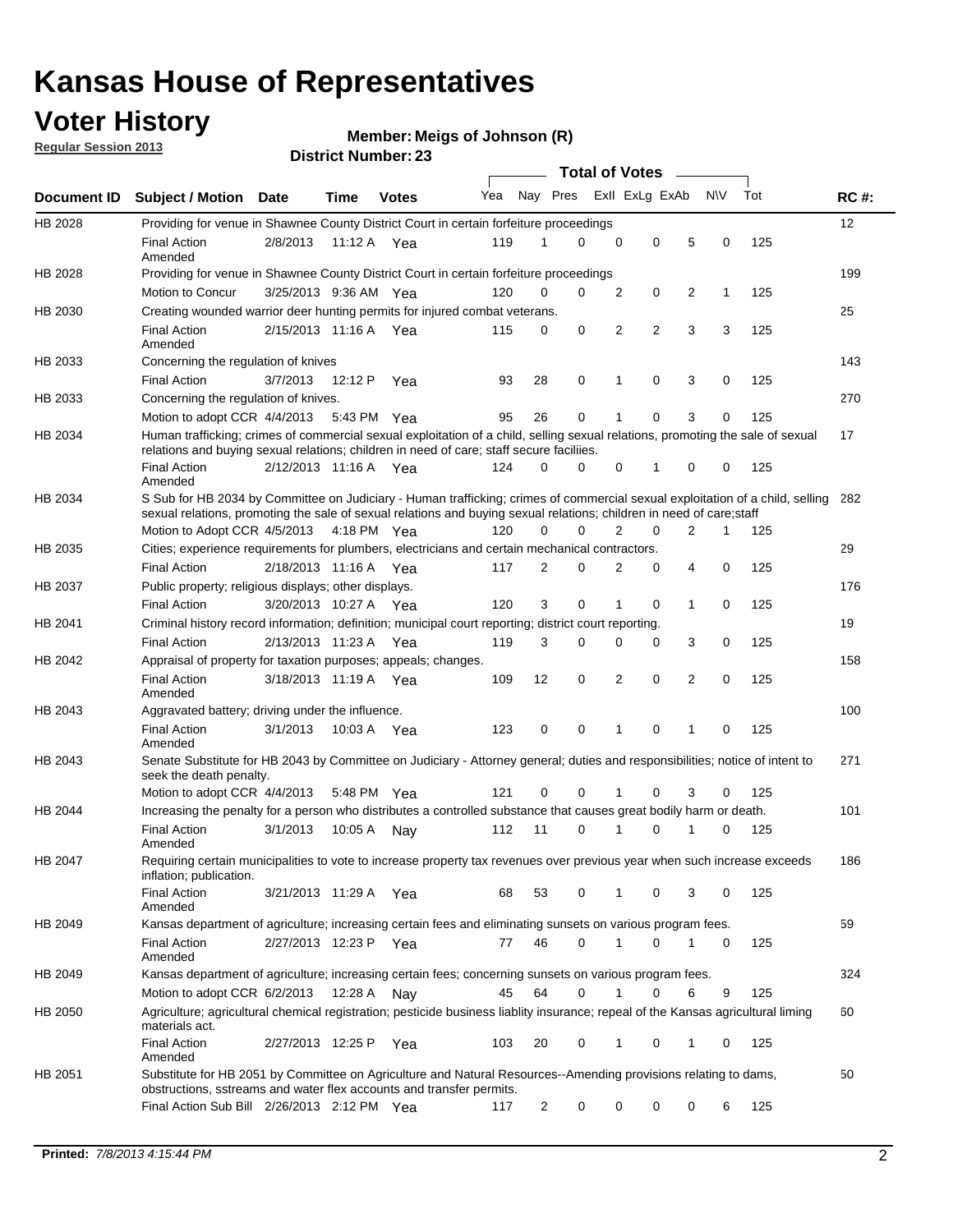## **Voter History**

**Member: Meigs of Johnson (R)** 

**Regular Session 2013**

|             |                                                                                                                                                                                                                                          |                       |         | <b>DISTRICT MAILINGL. 29</b> |     |              |             | Total of Votes – |                |                |                |                |     |             |
|-------------|------------------------------------------------------------------------------------------------------------------------------------------------------------------------------------------------------------------------------------------|-----------------------|---------|------------------------------|-----|--------------|-------------|------------------|----------------|----------------|----------------|----------------|-----|-------------|
| Document ID | <b>Subject / Motion</b>                                                                                                                                                                                                                  | <b>Date</b>           | Time    | <b>Votes</b>                 | Yea |              | Nay Pres    |                  | Exll ExLg ExAb |                |                | <b>NV</b>      | Tot | <b>RC#:</b> |
| HB 2052     | Discharging a firearm inside or into a city; unlawful acts; exceptions.                                                                                                                                                                  |                       |         |                              |     |              |             |                  |                |                |                |                |     | 155         |
|             | <b>Final Action</b><br>Amended                                                                                                                                                                                                           | 3/14/2013 11:20 A Yea |         |                              | 121 | 2            | 0           |                  | 0              | 0              | $\overline{2}$ | 0              | 125 |             |
| HB 2052     | Senate Substitute for HB 2052 by Committee on Federal and State Affairs - Concerning firearms; personal and family<br>protection act; concealed handguns in public building; other changes; unlawful discharge of a firearm inside city. |                       |         |                              |     |              |             |                  |                |                |                |                |     | 300         |
|             | Motion to Adopt CCR 4/5/2013 10:24 P Yea                                                                                                                                                                                                 |                       |         |                              | 104 | 16           | $\Omega$    |                  | 2              | 0              | 2              | 1              | 125 |             |
| HB 2055     | Personal and Familly Protection Act; public buildings; adequate security.                                                                                                                                                                |                       |         |                              |     |              |             |                  |                |                |                |                |     | 156         |
|             | <b>Final Action</b><br>Amended                                                                                                                                                                                                           | 3/14/2013 11:26 A     |         | Yea                          | 84  | 38           | 0           |                  | $\mathbf 0$    | 0              | $\overline{2}$ | 1              | 125 |             |
| HB 2057     | Concerning property taxation; relating to county appraisers; appointing interim appraiser.                                                                                                                                               |                       |         |                              |     |              |             |                  |                |                |                |                |     | 208         |
|             | <b>Final Action</b>                                                                                                                                                                                                                      | 3/26/2013 9:55 AM Yea |         |                              | 119 | 0            | 0           |                  | 1              | 0              | 5              | 0              | 125 |             |
| HB 2058     | Taxation of helium and certain other gases under mineral severance tax, and prohibition of certain refunds related thereto.                                                                                                              |                       |         |                              |     |              |             |                  |                |                |                |                |     | 159         |
|             | <b>Final Action</b>                                                                                                                                                                                                                      | 3/18/2013 11:21 A Yea |         |                              | 119 | 2            | 0           |                  | 2              | 0              | 2              | 0              | 125 |             |
| HB 2059     | Income tax deductions and modifications and severance tax exemptions; basis of partner's interest and shareholder's stock;<br>statutory clarification.                                                                                   |                       |         |                              |     |              |             |                  |                |                |                |                |     | 14          |
|             | <b>Final Action</b><br>Amended                                                                                                                                                                                                           | 2/11/2013 11:42 A     |         | Yea                          | 122 | 2            | 0           |                  | $\Omega$       | 0              | 1              | 0              | 125 |             |
| HB 2059     | Income tax deductions and modifications and severance tax exemptions; basis of partner's interest and shareholder's stock;<br>statutory clarification.                                                                                   |                       |         |                              |     |              |             |                  |                |                |                |                |     | 293         |
|             | <b>Motion to Concur</b>                                                                                                                                                                                                                  | 4/5/2013              |         | 8:14 PM Nav                  | 0   | 120          | 0           |                  | 2              | $\Omega$       | 2              | 1              | 125 |             |
| HB 2059     | Income tax rates, deductions and credits; rural opportunity zones; sales tax rates and distribution of revenue; severance tax;<br>and property tax exemptions for IRB property and property damaged by natural disaster.                 |                       |         |                              |     |              |             |                  |                |                |                |                |     | 322         |
|             | Motion to adopt CCR 6/2/2013                                                                                                                                                                                                             |                       |         | 12:11 A Yea                  | 69  | 45           | 0           |                  | $\mathbf{1}$   | 0              | 6              | 4              | 125 |             |
| HB 2060     | Prohibiting certain confined persons from receiving food sales tax refunds and homestead property tax refunds.                                                                                                                           |                       |         |                              |     |              |             |                  |                |                |                |                |     | 10          |
|             | <b>Final Action</b><br>Amended                                                                                                                                                                                                           | 2/7/2013              |         | 11:18 A Yea                  | 123 | 0            | $\Omega$    |                  | $\Omega$       | 1              | 1              | 0              | 125 |             |
| HB 2065     | Creating the crime of home improvement fraud.                                                                                                                                                                                            |                       |         |                              |     |              |             |                  |                |                |                |                |     | 20          |
|             | <b>Final Action</b><br>Amended                                                                                                                                                                                                           | 2/13/2013 11:26 A Nay |         |                              | 106 | 16           | $\mathbf 0$ |                  | $\mathbf 0$    | 0              | 3              | 0              | 125 |             |
| HB 2066     | Physical therapists; evaluation and treatment of patients.                                                                                                                                                                               |                       |         |                              |     |              |             |                  |                |                |                |                |     | 26          |
|             | <b>Final Action</b><br>Amended                                                                                                                                                                                                           | 2/15/2013 11:18 A Yea |         |                              | 98  | 16           | 0           |                  | 2              | $\overline{2}$ | 3              | 4              | 125 |             |
| HB 2067     | Board of nursing; assistant attorneys general.                                                                                                                                                                                           |                       |         |                              |     |              |             |                  |                |                |                |                |     | 15          |
|             | <b>Final Action</b>                                                                                                                                                                                                                      | 2/11/2013 11:44 A Yea |         |                              | 123 | 1            | $\mathbf 0$ |                  | 0              | 0              | 1              | 0              | 125 |             |
| HB 2069     | Public policy; certain city ordinances and county resolutions declared void.                                                                                                                                                             |                       |         |                              |     |              |             |                  |                |                |                |                |     | 102         |
|             | <b>Final Action</b><br>Amended                                                                                                                                                                                                           | 3/1/2013              | 10:06 A | Yea                          | 92  | 31           | $\Omega$    |                  | 1              | $\Omega$       | 1              | $\Omega$       | 125 |             |
| HB 2069     | Public policy; certain city ordinances and county resolutions declared void.                                                                                                                                                             |                       |         |                              |     |              |             |                  |                |                |                |                |     | 292         |
|             | Motion to Concur                                                                                                                                                                                                                         | 4/5/2013              |         | 8:04 PM Yea                  | 88  | 32           | 0           |                  | $\overline{2}$ | 0              | $\overline{2}$ | 1              | 125 |             |
| HB 2070     | Appearance bond conditions; surety and bounty hunter regulation.                                                                                                                                                                         |                       |         |                              |     |              |             |                  |                |                |                |                |     | 103         |
|             | <b>Final Action</b><br>Amended                                                                                                                                                                                                           | 3/1/2013              |         | 10:08 A Yea                  | 122 | $\mathbf{1}$ | $\mathbf 0$ |                  | $\mathbf{1}$   | 0              | $\mathbf{1}$   | 0              | 125 |             |
| HB 2074     | Cities and counties; solid waste disposal areas; restrictions.                                                                                                                                                                           |                       |         |                              |     |              |             |                  |                |                |                |                |     | 139         |
|             | <b>Emergency Final</b><br><b>Action Amend</b>                                                                                                                                                                                            | 3/1/2013              |         | 1:11 PM Yea                  | 102 | 19           | 0           |                  | $\mathbf{1}$   | 0              | 1              | $\overline{2}$ | 125 |             |
| HB 2075     | Cities; qualifications and rehabilitation of abandoned property.                                                                                                                                                                         |                       |         |                              |     |              |             |                  |                |                |                |                |     | 61          |
|             | <b>Final Action</b><br>Amended                                                                                                                                                                                                           | 2/27/2013 12:27 P     |         | Nav                          | 72  | 51           | 0           |                  | 1              | 0              | 1              | 0              | 125 |             |
| HB 2077     | Granting professional licenses to military service members.<br><b>Final Action</b><br>Amended                                                                                                                                            | 2/26/2013 2:13 PM Yea |         |                              | 119 | 0            | 0           |                  | 2              | 0              | 2              | 2              | 125 | 51          |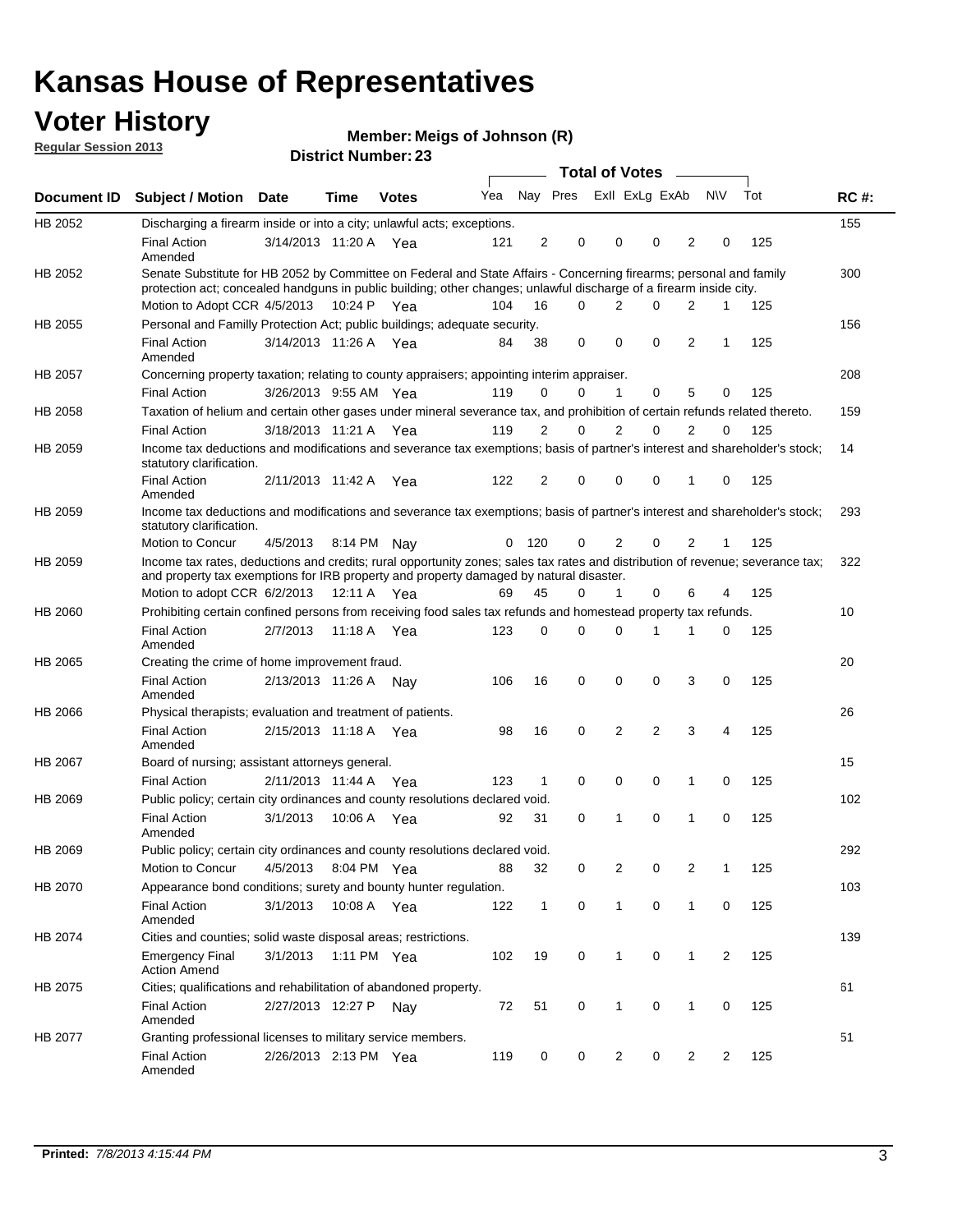## **Voter History**

**Member: Meigs of Johnson (R)** 

**Regular Session 2013**

|             |                                                                                                                                                                                                       |                       |         | <b>DISTRICT MAILINGL. 29</b> |     |              |          |                | Total of Votes – |                |             |     |             |
|-------------|-------------------------------------------------------------------------------------------------------------------------------------------------------------------------------------------------------|-----------------------|---------|------------------------------|-----|--------------|----------|----------------|------------------|----------------|-------------|-----|-------------|
| Document ID | <b>Subject / Motion Date</b>                                                                                                                                                                          |                       | Time    | <b>Votes</b>                 | Yea |              | Nay Pres |                | Exll ExLg ExAb   |                | <b>NV</b>   | Tot | <b>RC#:</b> |
| HB 2078     | Authorizing certain licensing boards to accept education, training or experience completed in the military towards licensure in<br>this state.                                                        |                       |         |                              |     |              |          |                |                  |                |             |     | 52          |
|             | <b>Final Action</b><br>Amended                                                                                                                                                                        | 2/26/2013 2:14 PM Yea |         |                              | 119 | 0            | 0        | 2              | 0                | 2              | 2           | 125 |             |
| HB 2078     | Authorizing certain licensing boards to accept education, training or experience of military service members towards obtaining 275<br>licensure in this state.                                        |                       |         |                              |     |              |          |                |                  |                |             |     |             |
|             | Motion to adopt CCR 4/5/2013                                                                                                                                                                          |                       | 11:42 A | Yea                          | 120 | 0            | 0        | 2              | 0                | 3              | 0           | 125 |             |
| HB 2081     | Forfeiture of property related to violations of certain criminal acts.                                                                                                                                |                       |         |                              |     |              |          |                |                  |                |             |     | 18          |
|             | <b>Final Action</b><br>Amended                                                                                                                                                                        | 2/12/2013 11:17 A Yea |         |                              | 124 | 0            | 0        | 0              | 1                | 0              | 0           | 125 |             |
| HB 2081     | Forfeiture of property related to violations of certain criminal acts.                                                                                                                                |                       |         |                              |     |              |          |                |                  |                |             |     | 306         |
|             | Motion to adopt CCR 5/10/2013 10:38 A                                                                                                                                                                 |                       |         | Yea                          | 121 | 0            | 0        | 1              | 1                | 2              | 0           | 125 |             |
| HB 2083     | Public employees relations boards; assessment of certain costs.                                                                                                                                       |                       |         |                              |     |              |          |                |                  |                |             |     | 104         |
|             | <b>Final Action</b><br>Amended                                                                                                                                                                        | 3/1/2013              | 10:09 A | Yea                          | 87  | 36           | 0        | 1              | 0                | 1              | $\mathbf 0$ | 125 |             |
| HB 2084     | Tax credits for community services contributions; youth apprenticeship and entrepreneurship.                                                                                                          |                       |         |                              |     |              |          |                |                  |                |             |     | 105         |
|             | <b>Final Action</b><br>Amended                                                                                                                                                                        | 3/1/2013              | 10:11 A | Yea                          | 120 | 3            | 0        | 1              | 0                | 1              | 0           | 125 |             |
| HB 2084     | Tax credits for community services contributions; youth apprenticeship and entrepreneurship.                                                                                                          |                       |         |                              |     |              |          |                |                  |                |             |     | 316         |
|             | Sub Motion to Concur 5/24/2013 9:33 AM Nav                                                                                                                                                            |                       |         |                              | 5   | 109          | 0        |                | $\Omega$         | 9              | 1           | 125 |             |
| HB 2086     | Eligible infrastructure costs for tax increment financing and community improvement districts; bond repayment tax revenue<br>pledge requirements.                                                     |                       |         |                              |     |              |          |                |                  |                |             |     | 160         |
|             | <b>Final Action</b>                                                                                                                                                                                   | 3/18/2013 11:24 A     |         | Nay                          | 61  | 60           | 0        | 2              | 0                | $\overline{2}$ | 0           | 125 |             |
| HB 2086     | Eligible infrastructure costs for tax increment financing and community improvement districts; bond repayment tax revenue<br>pledge requirements.                                                     |                       |         |                              |     |              |          |                |                  |                |             |     | 173         |
|             | <b>Final Action</b>                                                                                                                                                                                   | 3/19/2013 5:25 PM     |         | Yea                          | 81  | 41           | 0        | 1              | 0                | 1              | 1           | 125 |             |
| HB 2091     | Publication of delinguent personal property tax statements.                                                                                                                                           |                       |         |                              |     |              |          |                |                  |                |             |     | 161         |
|             | <b>Final Action</b><br>Amended                                                                                                                                                                        | 3/18/2013 11:25 A     |         | Nav                          | 81  | 40           | 0        | 2              | 0                | $\overline{2}$ | 0           | 125 |             |
| HB 2093     | Amending the crime of identity theft.                                                                                                                                                                 |                       |         |                              |     |              |          |                |                  |                |             |     | 106         |
|             | <b>Final Action</b><br>Amended                                                                                                                                                                        | 3/1/2013              | 10:12 A | Yea                          | 123 | 0            | 0        |                | 0                | 1              | 0           | 125 |             |
| HB 2093     | Senate Substitute for HB 2093 by Committee on Judiciary - Identity theft and identity fraud; unlawful acts concerning<br>computers; DNA testing and exculpatory evidence; murder in the first degree. |                       |         |                              |     |              |          |                |                  |                |             |     | 289         |
|             | Motion to Adopt CCR 4/5/2013 7:49 PM Yea                                                                                                                                                              |                       |         |                              | 118 | 2            | 0        | 2              | 0                | 2              | 1           | 125 |             |
| HB 2094     | Student electronic privacy at public and private postsecondary educational institutions.<br><b>Final Action</b><br>Amended                                                                            | 3/19/2013 10:33 A     |         | Yea                          | 123 | 0            | 0        | 1              | 0                | 1              | 0           | 125 | 164         |
| HB 2096     | Local governmental entities and investment of public moneys.                                                                                                                                          |                       |         |                              |     |              |          |                |                  |                |             |     | 23          |
|             | <b>Final Action</b>                                                                                                                                                                                   | 2/14/2013 11:21 A     |         | Yea                          | 123 | 0            | 0        | 0              | 0                | 1              | 1           | 125 |             |
| HB 2099     | Insurance- updating certain statutory references.                                                                                                                                                     |                       |         |                              |     |              |          |                |                  |                |             |     | 71          |
|             | <b>Final Action</b><br>Amended                                                                                                                                                                        | 2/28/2013 11:23 A     |         | Yea                          | 124 | 0            | 0        | $\mathbf{1}$   | 0                | 0              | 0           | 125 |             |
| HB 2101     | Interstate transmission siting compact.                                                                                                                                                               |                       |         |                              |     |              |          |                |                  |                |             |     | 209         |
|             | <b>Final Action</b><br>Amended                                                                                                                                                                        | 3/26/2013 9:56 AM Yea |         |                              | 118 | $\mathbf{1}$ | 0        | 1              | 0                | 5              | 0           | 125 |             |
| HB 2105     | Substitute HB 2105 by Committee on Commerce, Labor and Economic Development - Employment security law.                                                                                                |                       |         |                              |     |              |          |                |                  |                |             |     | 107         |
|             | Final Action Sub Bill 3/1/2013                                                                                                                                                                        |                       |         | 10:13 A Yea                  | 88  | 35           | 0        | 1              | 0                | 1              | 0           | 125 |             |
| HB 2105     | Substitute HB 2105 by Committee on Commerce, Labor and Economic Development - Employment security law.                                                                                                |                       |         |                              |     |              |          |                |                  |                |             |     | 298         |
|             | Motion to adopt CCR 4/5/2013                                                                                                                                                                          |                       |         | 9:46 PM Yea                  | 89  | 31           | 0        | $\overline{2}$ | 0                | 2              | 1           | 125 |             |
| HB 2106     | Portable electronics insurance act.                                                                                                                                                                   |                       |         |                              |     |              |          |                |                  |                |             |     | 133         |
|             | <b>Emergency Final</b><br>Action                                                                                                                                                                      | 3/1/2013              |         | 1:03 PM Yea                  | 117 | 4            | 0        | $\mathbf{1}$   | 0                | $\mathbf{1}$   | 2           | 125 |             |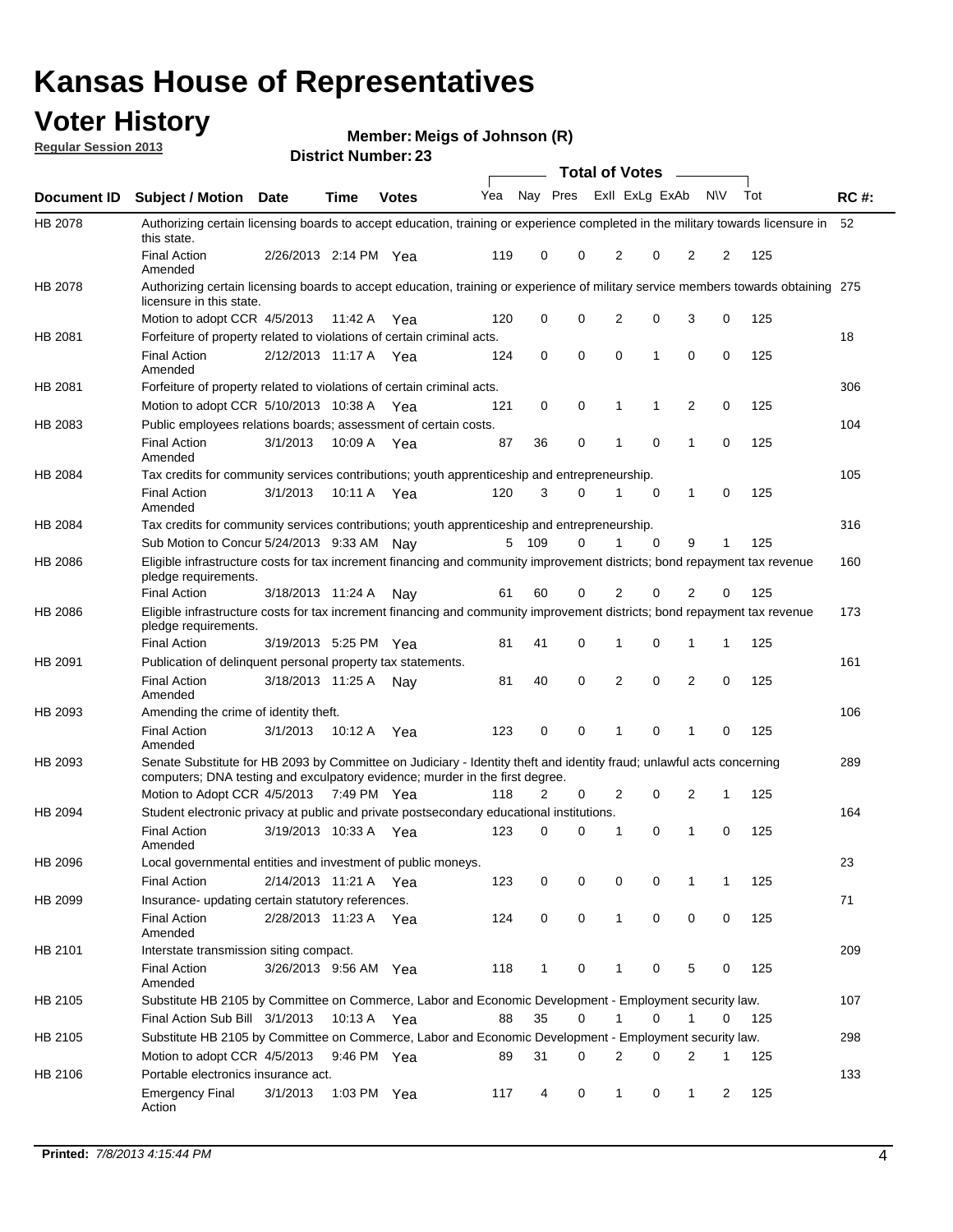## **Voter History**

**Member: Meigs of Johnson (R)** 

**Regular Session 2013**

|             |                                                                                                                                                                                                                                                                      |                       |             |              |     |              |   | <b>Total of Votes</b>   |   | $\sim$         |                |     |             |
|-------------|----------------------------------------------------------------------------------------------------------------------------------------------------------------------------------------------------------------------------------------------------------------------|-----------------------|-------------|--------------|-----|--------------|---|-------------------------|---|----------------|----------------|-----|-------------|
| Document ID | <b>Subject / Motion</b>                                                                                                                                                                                                                                              | Date                  | <b>Time</b> | <b>Votes</b> | Yea |              |   | Nay Pres Exll ExLg ExAb |   |                | <b>NV</b>      | Tot | <b>RC#:</b> |
| HB 2107     | Insurance; enacting the electronic notice and document act.                                                                                                                                                                                                          |                       |             |              |     |              |   |                         |   |                |                |     | 134         |
|             | <b>Emergency Final</b><br><b>Action Amend</b>                                                                                                                                                                                                                        | 3/1/2013              | 1:04 PM Yea |              | 121 | 0            | 0 | 1                       | 0 | 1              | 2              | 125 |             |
| HB 2107     | Insurance; enacting the electronic notice and document act, return of premiums separate from the notice of adverse<br>underwriting decision, statutory updates, uninsurable health plan increase in lifetime limit, mandate lite, certain company<br>dividend plans. |                       |             |              |     |              |   |                         |   |                |                |     | 281         |
|             | Motion to Adopt CCR 4/5/2013                                                                                                                                                                                                                                         |                       | 4:06 PM Yea |              | 69  | 50           | 0 | $\overline{2}$          | 0 | 3              | 1              | 125 |             |
| HB 2109     | School finance; military pupil count.                                                                                                                                                                                                                                |                       |             |              |     |              |   |                         |   |                |                |     | 108         |
|             | <b>Final Action</b>                                                                                                                                                                                                                                                  | 3/1/2013              | 10:15A      | Nav          | 104 | 19           | 0 | 1                       | 0 | $\mathbf{1}$   | 0              | 125 |             |
| HB 2109     | Enacting the Kansas children's protection act.                                                                                                                                                                                                                       |                       |             |              |     |              |   |                         |   |                |                |     | 277         |
|             | Motion to Adopt CCR 4/5/2013                                                                                                                                                                                                                                         |                       | 12:31 P Yea |              | 116 | 2            | 0 | 2                       | 0 | 3              | $\overline{2}$ | 125 |             |
| HB 2112     | Campaign finance; transfer of campaign money to another candidacy.                                                                                                                                                                                                   |                       |             |              |     |              |   |                         |   |                |                |     | 72          |
|             | <b>Final Action</b><br>Amended                                                                                                                                                                                                                                       | 2/28/2013 11:25 A Yea |             |              | 95  | 29           | 0 | 1                       | 0 | 0              | 0              | 125 |             |
| HB 2114     | Debt setoff; collection assistance fee.                                                                                                                                                                                                                              |                       |             |              |     |              |   |                         |   |                |                |     | 21          |
|             | <b>Final Action</b>                                                                                                                                                                                                                                                  | 2/13/2013 11:34 A     |             | Nay          | 90  | 32           | 0 | 0                       | 0 | 3              | 0              | 125 |             |
| HB 2115     | Relating to the employment of retired judges and justices.                                                                                                                                                                                                           |                       |             |              |     |              |   |                         |   |                |                |     | 73          |
|             | <b>Final Action</b>                                                                                                                                                                                                                                                  | 2/28/2013 11:27 A     |             | Yea          | 124 | 0            | 0 | 1                       | 0 | 0              | 0              | 125 |             |
| HB 2115     | Courts; employment of retired judges and justices; court debt setoff.                                                                                                                                                                                                |                       |             |              |     |              |   |                         |   |                |                |     | 309         |
|             | Motion to Adopt CCR 5/14/2013 2:14 PM Yea                                                                                                                                                                                                                            |                       |             |              | 100 | 13           | 0 | 1                       | 0 | 9              | 2              | 125 |             |
| HB 2118     | Preservation of historic property; environs authority deleted.                                                                                                                                                                                                       |                       |             |              |     |              |   |                         |   |                |                |     | 62          |
|             | <b>Final Action</b>                                                                                                                                                                                                                                                  | 2/27/2013 12:30 P     |             | Yea          | 99  | 24           | 0 |                         | 0 | 1              | 0              | 125 |             |
| HB 2120     | Updating provisions relating to the Kansas bureau of investigations DNA database.                                                                                                                                                                                    |                       |             |              |     |              |   |                         |   |                |                |     | 109         |
|             | <b>Final Action</b><br>Amended                                                                                                                                                                                                                                       | 3/1/2013              | 10:16 A     | Yea          | 121 | 2            | 0 | 1                       | 0 | 1              | 0              | 125 |             |
| HB 2120     | Updating provisions relating to DNA collection and DNA evidence; amending the definition of a bet for purposes of the Kansas 302                                                                                                                                     |                       |             |              |     |              |   |                         |   |                |                |     |             |
|             | criminal code; sentencing for possession of a firearm during a drug felony<br>Motion to adopt CCR 5/9/2013                                                                                                                                                           |                       | 11:32 A     | Nav          | 74  | 49           | 0 |                         | 0 | 1              | 0              | 125 |             |
| HB 2122     | Real estate brokers and salespersons; licensing requirements; sales transaction requirements.                                                                                                                                                                        |                       |             |              |     |              |   |                         |   |                |                |     | 37          |
|             | <b>Final Action</b><br>Amended                                                                                                                                                                                                                                       | 2/20/2013 11:13 A Yea |             |              | 121 | 1            | 0 |                         | 0 | 2              | 0              | 125 |             |
| HB 2125     | Increasing real estate broker's and salesperson's license fees.                                                                                                                                                                                                      |                       |             |              |     |              |   |                         |   |                |                |     | 38          |
|             | <b>Final Action</b>                                                                                                                                                                                                                                                  | 2/20/2013 12:16 P     |             | Nav          | 71  | 50           | 1 | 0                       | 0 | 0              | 3              | 125 |             |
| HB 2128     | Open records act; exceptions.                                                                                                                                                                                                                                        |                       |             |              |     |              |   |                         |   |                |                |     | 74          |
|             | <b>Final Action</b><br>Amended                                                                                                                                                                                                                                       | 2/28/2013 11:28 A     |             | Yea          | 124 | 0            | 0 | 1                       | 0 | 0              | 0              | 125 |             |
| HB 2128     | Open records act; exceptions.                                                                                                                                                                                                                                        |                       |             |              |     |              |   |                         |   |                |                |     | 259         |
|             | Motion to Concur                                                                                                                                                                                                                                                     | 4/3/2013              | 10:29 A     | Yea          | 119 | 0            | 0 |                         | 0 | 3              | 2              | 125 |             |
| HB 2130     | Elections; petition circulators.                                                                                                                                                                                                                                     |                       |             |              |     |              |   |                         |   |                |                |     | 30          |
|             | <b>Final Action</b>                                                                                                                                                                                                                                                  | 2/18/2013 11:17 A     |             | Yea          | 118 | $\mathbf{1}$ | 0 | $\overline{2}$          | 0 | 4              | 0              | 125 |             |
| HB 2135     | Property tax exemption; military housing.                                                                                                                                                                                                                            |                       |             |              |     |              |   |                         |   |                |                |     | 162         |
|             | <b>Final Action</b>                                                                                                                                                                                                                                                  | 3/18/2013 11:27 A     |             | Yea          | 117 | 4            | 0 | $\overline{c}$          | 0 | $\overline{2}$ | 0              | 125 |             |
| HB 2138     | Repealing statutes related to oil and gas.                                                                                                                                                                                                                           |                       |             |              |     |              |   |                         |   |                |                |     | 53          |
|             | <b>Final Action</b><br>Amended                                                                                                                                                                                                                                       | 2/26/2013 2:16 PM Yea |             |              | 119 | 0            | 0 | $\overline{2}$          | 0 | $\overline{2}$ | 2              | 125 |             |
| HB 2139     | Canceled warrants.                                                                                                                                                                                                                                                   |                       |             |              |     |              |   |                         |   |                |                |     | 75          |
|             | <b>Final Action</b><br>Amended                                                                                                                                                                                                                                       | 2/28/2013 11:30 A Yea |             |              | 99  | 25           | 0 | $\mathbf{1}$            | 0 | 0              | 0              | 125 |             |
| HB 2139     | Canceled warrants.                                                                                                                                                                                                                                                   |                       |             |              |     |              |   |                         |   |                |                |     | 266         |
|             | Motion to Concur                                                                                                                                                                                                                                                     | 4/4/2013              | 2:40 PM Yea |              | 114 | 8            | 0 | 1                       | 0 | 2              | 0              | 125 |             |
| HB 2140     | Repealing K.S.A. 72-60b03                                                                                                                                                                                                                                            |                       |             |              |     |              |   |                         |   |                |                |     | 39          |
|             | <b>Final Action</b>                                                                                                                                                                                                                                                  | 2/20/2013 12:17 P     |             | Yea          | 122 | 0            | 0 | 0                       | 0 | 0              | 3              | 125 |             |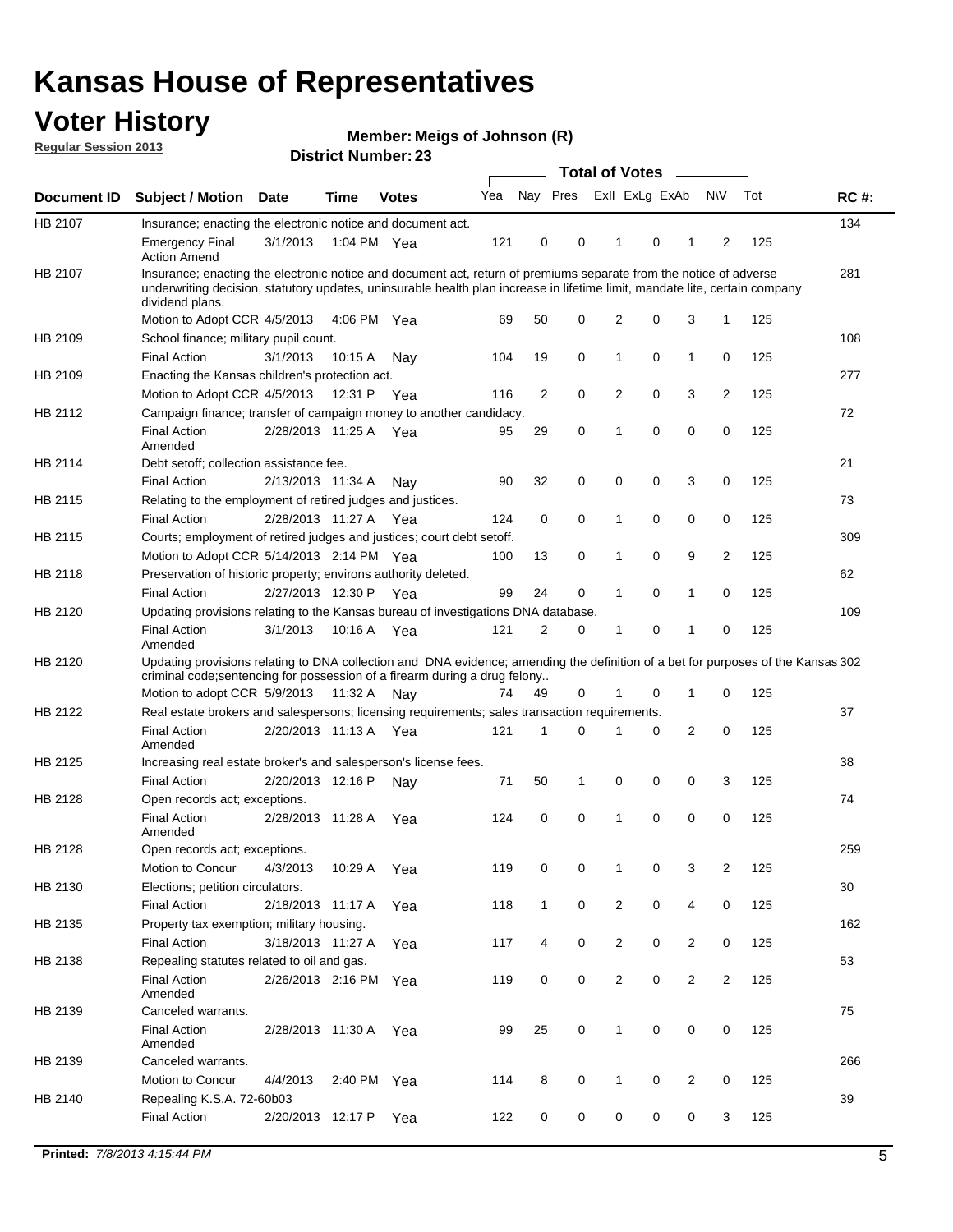**Voter History** 

**Member: Meigs of Johnson (R)** 

**Regular Session 2013**

|             |                                                                                                                                                               |                       |      |              |     |    | <b>Total of Votes</b>   |              |          | $\sim$         |     |     |             |
|-------------|---------------------------------------------------------------------------------------------------------------------------------------------------------------|-----------------------|------|--------------|-----|----|-------------------------|--------------|----------|----------------|-----|-----|-------------|
| Document ID | <b>Subject / Motion Date</b>                                                                                                                                  |                       | Time | <b>Votes</b> | Yea |    | Nay Pres Exll ExLg ExAb |              |          |                | N\V | Tot | <b>RC#:</b> |
| HB 2141     | Repealer; elections process for certain unified school districts.                                                                                             |                       |      |              |     |    |                         |              |          |                |     |     | 24          |
|             | <b>Final Action</b>                                                                                                                                           | 2/14/2013 11:23 A     |      | Yea          | 123 | 0  | 0                       | 0            | 0        | 1              | 1   | 125 |             |
| HB 2142     | Certain educational statutes concerning USD land transfers and higher education loan and grant programs.                                                      |                       |      |              |     |    |                         |              |          |                |     |     | 40          |
|             | <b>Final Action</b>                                                                                                                                           | 2/20/2013 12:19 P Yea |      |              | 122 | 0  | 0                       | 0            | 0        | 0              | 3   | 125 |             |
| HB 2143     | Repealing outdated provisions relating to the purchase of certain real estate by the department of corrections.                                               |                       |      |              |     |    |                         |              |          |                |     |     | 34          |
|             | <b>Final Action</b>                                                                                                                                           | 2/20/2013 11:09 A Yea |      |              | 122 | 0  | $\Omega$                | 1            | 0        | 2              | 0   | 125 |             |
| HB 2144     | Repealing unnecessary statutes relating to juveniles.                                                                                                         |                       |      |              |     |    |                         |              |          |                |     |     | 76          |
|             | <b>Final Action</b>                                                                                                                                           | 2/28/2013 11:32 A Yea |      |              | 124 | 0  | 0                       | 1            | 0        | 0              | 0   | 125 |             |
| HB 2145     | Repealing K.S.A. 75-5028; concerning the sale of real estate by the secretary of transportation.                                                              |                       |      |              |     |    |                         |              |          |                |     |     | 35          |
|             | <b>Final Action</b>                                                                                                                                           | 2/20/2013 11:11 A Yea |      |              | 122 | 0  | 0                       | 1            | 0        | $\overline{2}$ | 0   | 125 |             |
| HB 2146     | Repealing the cancer drug repository program K.S.A. 2012 Supp. 65-1664 through 65-1667 and amending K.S.A. 2012 Supp. 77<br>65-1636.                          |                       |      |              |     |    |                         |              |          |                |     |     |             |
|             | <b>Final Action</b>                                                                                                                                           | 2/28/2013 11:33 A     |      | Yea          | 124 | 0  | 0                       |              | 0        | 0              | 0   | 125 |             |
| HB 2147     | Repealer; use of metric system on certain road signs and markers, moving of heavy vehicles on bridges or culverts, interstate 94<br>bridges.                  |                       |      |              |     |    |                         |              |          |                |     |     |             |
|             | <b>Final Action</b>                                                                                                                                           | 3/1/2013              |      | 9:52 AM Yea  | 123 | 0  | 0                       | 1            | 0        | 1              | 0   | 125 |             |
| HB 2148     | Repealers; postsecondary education scholarship provisions.                                                                                                    |                       |      |              |     |    |                         |              |          |                |     |     | 41          |
|             | <b>Final Action</b>                                                                                                                                           | 2/20/2013 12:21 P Yea |      |              | 106 | 16 | 0                       | 0            | 0        | 0              | 3   | 125 |             |
| HB 2149     | Repealers; postsecondary education student loans and tuition grants.                                                                                          |                       |      |              |     |    |                         |              |          |                |     |     | 42          |
|             | <b>Final Action</b>                                                                                                                                           | 2/20/2013 12:22 P     |      | Yea          | 108 | 14 | 0                       | 0            | $\Omega$ | 0              | 3   | 125 |             |
| HB 2149     | Repealing a \$500,000 transfer from highway patrol training center fund to the state general fund.                                                            |                       |      |              |     |    |                         |              |          |                |     |     | 314         |
|             | Motion to Concur                                                                                                                                              | 5/23/2013 10:22 A Yea |      |              | 113 | 0  | 0                       |              | 0        | 8              | 3   | 125 |             |
| HB 2150     | Repealers; workforce development loan program act.                                                                                                            |                       |      |              |     |    |                         |              |          |                |     |     | 78          |
|             | <b>Final Action</b>                                                                                                                                           | 2/28/2013 11:34 A Yea |      |              | 94  | 30 | 0                       | 1            | 0        | 0              | 0   | 125 |             |
| HB 2150     | Senate Substitute for HB 2150 by Committee on Commerce--Concerning the Kansas employment first oversight commission.                                          |                       |      |              |     |    |                         |              |          |                |     |     | 267         |
|             | Motion to Concur                                                                                                                                              | 4/4/2013              |      | 2:44 PM Yea  | 110 | 12 | 0                       | 1            | 0        | 2              | 0   | 125 |             |
| HB 2151     | Repealers; report on medically underserved areas of the state.                                                                                                |                       |      |              |     |    |                         |              |          |                |     |     | 63          |
|             | <b>Final Action</b>                                                                                                                                           | 2/27/2013 12:31 P     |      | Yea          | 123 | 0  | 0                       | 1            | 0        | $\mathbf{1}$   | 0   | 125 |             |
| HB 2152     | Repealer: uniform land sales practices act.                                                                                                                   |                       |      |              |     |    |                         |              |          |                |     |     | 36          |
|             | <b>Final Action</b>                                                                                                                                           | 2/20/2013 11:12 A     |      | Yea          | 122 | 0  | 0                       | 1            | 0        | 2              | 0   | 125 |             |
| HB 2153     | Unused medications act; dontating entities.                                                                                                                   |                       |      |              |     |    |                         |              |          |                |     |     | 64          |
|             | <b>Final Action</b><br>Amended                                                                                                                                | 2/27/2013 12:33 P     |      | Yea          | 123 | 0  | 0                       | 1            | 0        | 1              | 0   | 125 |             |
| HB 2154     | Senate Substitute for HB 2154 by Committee on Public Health and Welfare--Cosmetology; relating to licensure and renewal of 31<br>persons, salons and clinics. |                       |      |              |     |    |                         |              |          |                |     |     |             |
|             | <b>Final Action</b><br>Amended                                                                                                                                | 2/18/2013 11:19 A     |      | Yea          | 119 | 0  | 0                       | 2            | 0        |                | 0   | 125 |             |
| HB 2155     | Cosmetology; relating to licensure and renewal.                                                                                                               |                       |      |              |     |    |                         |              |          |                |     |     | 32          |
|             | <b>Final Action</b><br>Amended                                                                                                                                | 2/18/2013 11:21 A Yea |      |              | 119 | 0  | 0                       | 2            | 0        | 4              | 0   | 125 |             |
| HB 2156     | Repealers; school finance; area vocational school fund; local effort as applied to U.S.D. No. 450                                                             |                       |      |              |     |    |                         |              |          |                |     |     | 43          |
|             | <b>Final Action</b>                                                                                                                                           | 2/20/2013 12:23 P Yea |      |              | 122 | 0  | 0                       | 0            | 0        | 0              | 3   | 125 |             |
| HB 2160     | Quality care assessment on skilled nursing care facilities.                                                                                                   |                       |      |              |     |    |                         |              |          |                |     |     | 144         |
|             | <b>Final Action</b>                                                                                                                                           | 3/7/2013              |      | 12:13 P Yea  | 100 | 21 | 0                       | $\mathbf{1}$ | 0        | 3              | 0   | 125 |             |
| HB 2162     | Prohibition on use of state appropriated moneys to lobby relating to gun control at federal, state and local ogvernment level.                                |                       |      |              |     |    |                         |              |          |                |     |     | 79          |
|             | <b>Final Action</b><br>Amended                                                                                                                                | 2/28/2013 11:36 A Yea |      |              | 120 | 4  | 0                       | 1            | 0        | 0              | 0   | 125 |             |
| HB 2162     | Prohibition on use of state appropriated moneys to lobby at federal, state and local government levels relating to gun control.                               |                       |      |              |     |    |                         |              |          |                |     |     | 312         |
|             | Motion to adopt CCR 5/21/2013 2:52 PM Yea                                                                                                                     |                       |      |              | 83  | 28 | $\Omega$                | 1            | 0        | 13             | 0   | 125 |             |
| HB 2163     | Relating to garnishment proceedings.                                                                                                                          |                       |      |              |     |    |                         |              |          |                |     |     | 80          |
|             | <b>Final Action</b>                                                                                                                                           | 2/28/2013 11:37 A Yea |      |              | 124 | 0  | 0                       | $\mathbf{1}$ | 0        | 0              | 0   | 125 |             |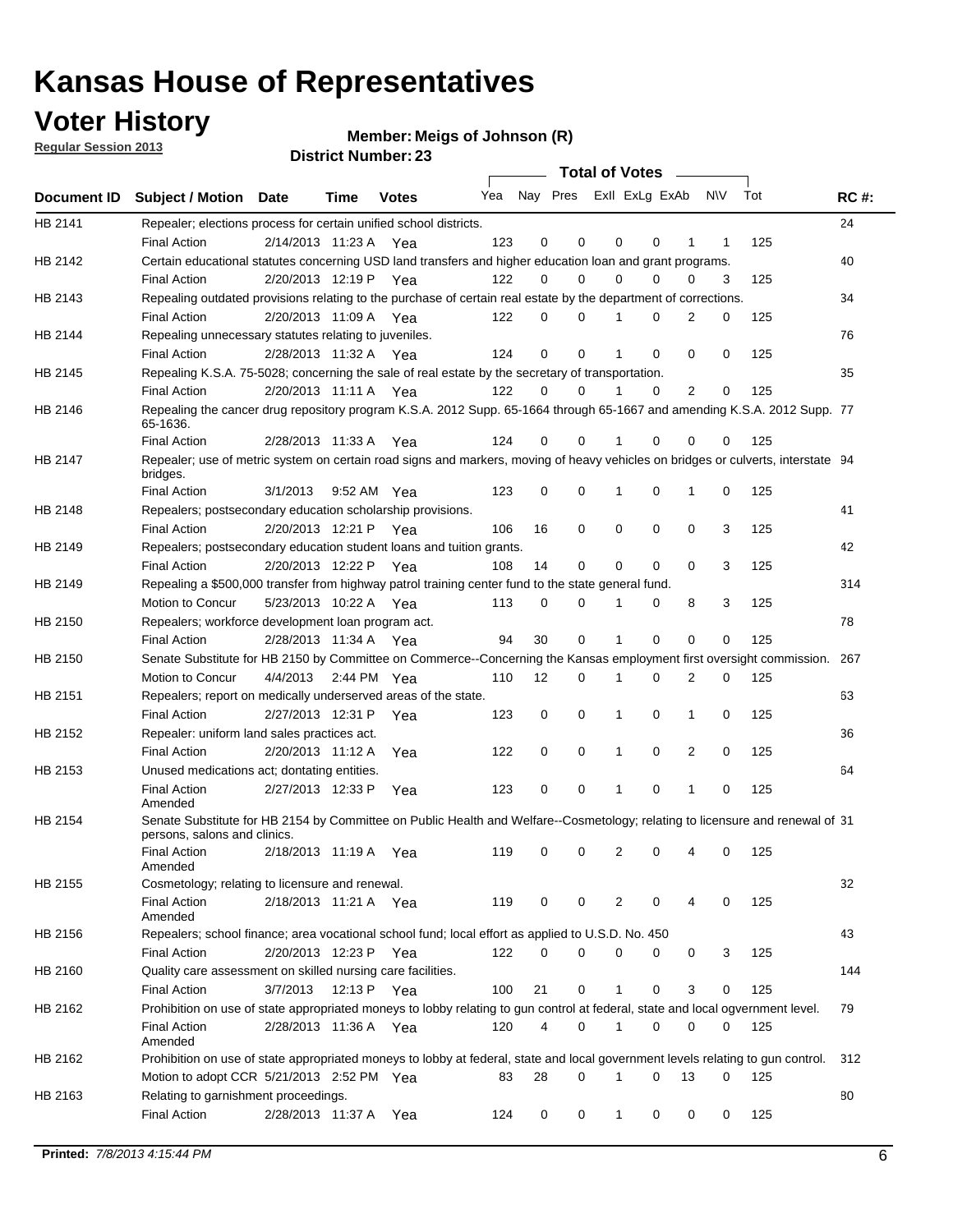## **Voter History**

**Member: Meigs of Johnson (R)** 

**Regular Session 2013**

|                |                                                                                                                                                                                                                                    |                       |             |              |     |          |          | <b>Total of Votes</b> |   |              |              |     |             |
|----------------|------------------------------------------------------------------------------------------------------------------------------------------------------------------------------------------------------------------------------------|-----------------------|-------------|--------------|-----|----------|----------|-----------------------|---|--------------|--------------|-----|-------------|
| Document ID    | Subject / Motion Date                                                                                                                                                                                                              |                       | Time        | <b>Votes</b> | Yea | Nay Pres |          | Exll ExLg ExAb        |   |              | <b>NV</b>    | Tot | <b>RC#:</b> |
| HB 2164        | Relating to jurors; information disqualifying prospective juror from jury service.                                                                                                                                                 |                       |             |              |     |          |          |                       |   |              |              |     | 47          |
|                | <b>Final Action</b><br>Amended                                                                                                                                                                                                     | 2/25/2013 12:12 P Yea |             |              | 75  | 45       | 0        | 0                     | 0 | 0            | 5            | 125 |             |
| HB 2164        | Juries and grand juries.                                                                                                                                                                                                           |                       |             |              |     |          |          |                       |   |              |              |     | 284         |
|                | Motion to Adopt CCR 4/5/2013                                                                                                                                                                                                       |                       |             | 5:53 PM Yea  | 92  | 28       | 0        | 2                     | 0 | 2            | $\mathbf{1}$ | 125 |             |
| HB 2166        | Sub HB 2166 by Committee on Judiciary -- Relating to the medical assistance recovery program.                                                                                                                                      |                       |             |              |     |          |          |                       |   |              |              |     | 165         |
|                | Final Action Sub Bill 3/19/2013 10:34 A Yea<br>Amended                                                                                                                                                                             |                       |             |              | 112 | 11       | 0        |                       | 0 | 1            | 0            | 125 |             |
| HB 2167        | Establishing Native American legislative day at the capitol.                                                                                                                                                                       |                       |             |              |     |          |          |                       |   |              |              |     | 54          |
|                | <b>Final Action</b>                                                                                                                                                                                                                | 2/26/2013 2:17 PM Yea |             |              | 119 | 0        | 0        | 2                     | 0 | 2            | 2            | 125 |             |
| HB 2167        | Senate Substitute for HB 2167 by Committee on Federal and State Affairs -- Concerning fireworks; regulations thereof.                                                                                                              |                       |             |              |     |          |          |                       |   |              |              |     | 261         |
|                | Motion to Concur                                                                                                                                                                                                                   | 4/4/2013 11:11 A Yea  |             |              | 100 | 23       | $\Omega$ |                       | 0 | 1            | $\Omega$     | 125 |             |
| HB 2169        | Allowing for proceedings to determine final disposition of prisoner's pending probation revocations.                                                                                                                               |                       |             |              |     |          |          |                       |   |              |              |     | 49          |
|                | <b>Final Action</b>                                                                                                                                                                                                                | 2/26/2013 2:10 PM Yea |             |              | 119 | $\Omega$ | $\Omega$ | 0                     | 0 | 0            | 6            | 125 |             |
| HB 2170        | Concerning sentencing dispositions, probation and postrelease supervision.                                                                                                                                                         |                       |             |              |     |          |          |                       |   |              |              |     | 110         |
|                | <b>Final Action</b><br>Amended                                                                                                                                                                                                     | 3/1/2013              | 10:23 A Nay |              | 79  | 44       | 0        | 1                     | 0 | $\mathbf{1}$ | 0            | 125 |             |
| <b>HB 2170</b> | Concerning sentencing dispositions, probation and postrelease supervision.                                                                                                                                                         |                       |             |              |     |          |          |                       |   |              |              |     | 256         |
|                | Motion to Concur                                                                                                                                                                                                                   | 4/1/2013              | 10:54 A     | Nav          | 75  | 44       | 0        | 1                     | 0 | 2            | 3            | 125 |             |
| HB 2172        | Cemeteries; cemetery corporations and cemetery merchandise.                                                                                                                                                                        |                       |             |              |     |          |          |                       |   |              |              |     | 81          |
|                | <b>Final Action</b><br>Amended                                                                                                                                                                                                     | 2/28/2013 11:38 A     |             | Yea          | 124 | 0        | 0        | 1                     | 0 | 0            | 0            | 125 |             |
| HB 2176        | The Eisenhower foundation license plate.                                                                                                                                                                                           |                       |             |              |     |          |          |                       |   |              |              |     | 57          |
|                | <b>Final Action</b>                                                                                                                                                                                                                | 2/27/2013 12:11 P     |             | Yea          | 112 | 11       | 0        | $\Omega$              | 0 |              |              | 125 |             |
| HB 2177        | Relating to motor carriers; concerning safety rules and regulations; certificates of convenience and necessity; transportation of 55<br>certain materials.                                                                         |                       |             |              |     |          |          |                       |   |              |              |     |             |
|                | <b>Final Action</b><br>Amended                                                                                                                                                                                                     | 2/26/2013 2:18 PM Yea |             |              | 119 | 0        | 0        | 2                     | 0 | 2            | 2            | 125 |             |
| HB 2179        | Amending the secretary of labor's role of taking assignment of wage claims.                                                                                                                                                        |                       |             |              |     |          |          |                       |   |              |              |     | 111         |
|                | <b>Final Action</b><br>Amended                                                                                                                                                                                                     | 3/1/2013              |             | 10:24 A Yea  | 87  | 36       | 0        | 1                     | 0 | 1            | 0            | 125 |             |
| HB 2181        | Authorizing licensing bodies to accept certain online distance education courses towards licensure for military service member 55<br>applicants                                                                                    |                       |             |              |     |          |          |                       |   |              |              |     |             |
|                | <b>Final Action</b>                                                                                                                                                                                                                | 2/27/2013 12:34 P     |             | Yea          | 123 | 0        | 0        | 1                     | 0 | 1            | 0            | 125 |             |
| HB 2182        | Relating to grand juries.                                                                                                                                                                                                          |                       |             |              |     |          |          |                       |   |              |              |     | 152         |
|                | <b>Final Action</b><br>Amended                                                                                                                                                                                                     | 3/13/2013 11:20 A     |             | Yea          | 100 | 24       | 0        | 0                     | 0 | 1            | 0            | 125 |             |
| HB 2183        | Substitute HB 2183 by Committee on Health and Human Services - - designation and control of infectious and contagious<br>diseases.                                                                                                 |                       |             |              |     |          |          |                       |   |              |              |     | 112         |
|                | Final Action Sub Bill 3/1/2013<br>Amended                                                                                                                                                                                          |                       |             | 10:26 A Yea  | 122 | 1        | 0        | $\mathbf{1}$          | 0 | 1            | 0            | 125 |             |
| HB 2183        | Substitute HB 2183 by Committee on Health and Human Services -- department of health and environment statutory duties<br>and functions, infectious and contagious diseases, laboratory services, health information technology and |                       |             |              |     |          |          |                       |   |              |              |     | 297         |
|                | Motion to Adopt CCR 4/5/2013                                                                                                                                                                                                       |                       |             | 9:37 PM Yea  | 120 | 0        | $\Omega$ | $\overline{2}$        | 0 | 2            | $\mathbf{1}$ | 125 |             |
| HB 2185        | Consolidation of citites and counties; dual majority vote.                                                                                                                                                                         |                       |             |              |     |          |          |                       |   |              |              |     | 113         |
|                | <b>Final Action</b><br>Amended                                                                                                                                                                                                     | 3/1/2013              |             | 10:27 A Yea  | 119 | 4        | 0        | 1                     | 0 | 1            | 0            | 125 |             |
| HB 2193        | Public facilities; accessiblity standards for disabled persons.                                                                                                                                                                    |                       |             |              |     |          |          |                       |   |              |              |     | 145         |
|                | <b>Final Action</b>                                                                                                                                                                                                                | 3/7/2013              | 12:14 P Yea |              | 121 | 0        | 0        | 1                     | 0 | 3            | 0            | 125 |             |
| HB 2195        | Claims against the state; 2012 Joint Committee recommendations.                                                                                                                                                                    |                       |             |              |     |          |          |                       |   |              |              |     | 146         |
|                | <b>Final Action</b><br>Amended                                                                                                                                                                                                     | 3/7/2013              | 12:16 P Nay |              | 110 | 10       | 0        | $\mathbf{1}$          | 0 | 3            | $\mathbf{1}$ | 125 |             |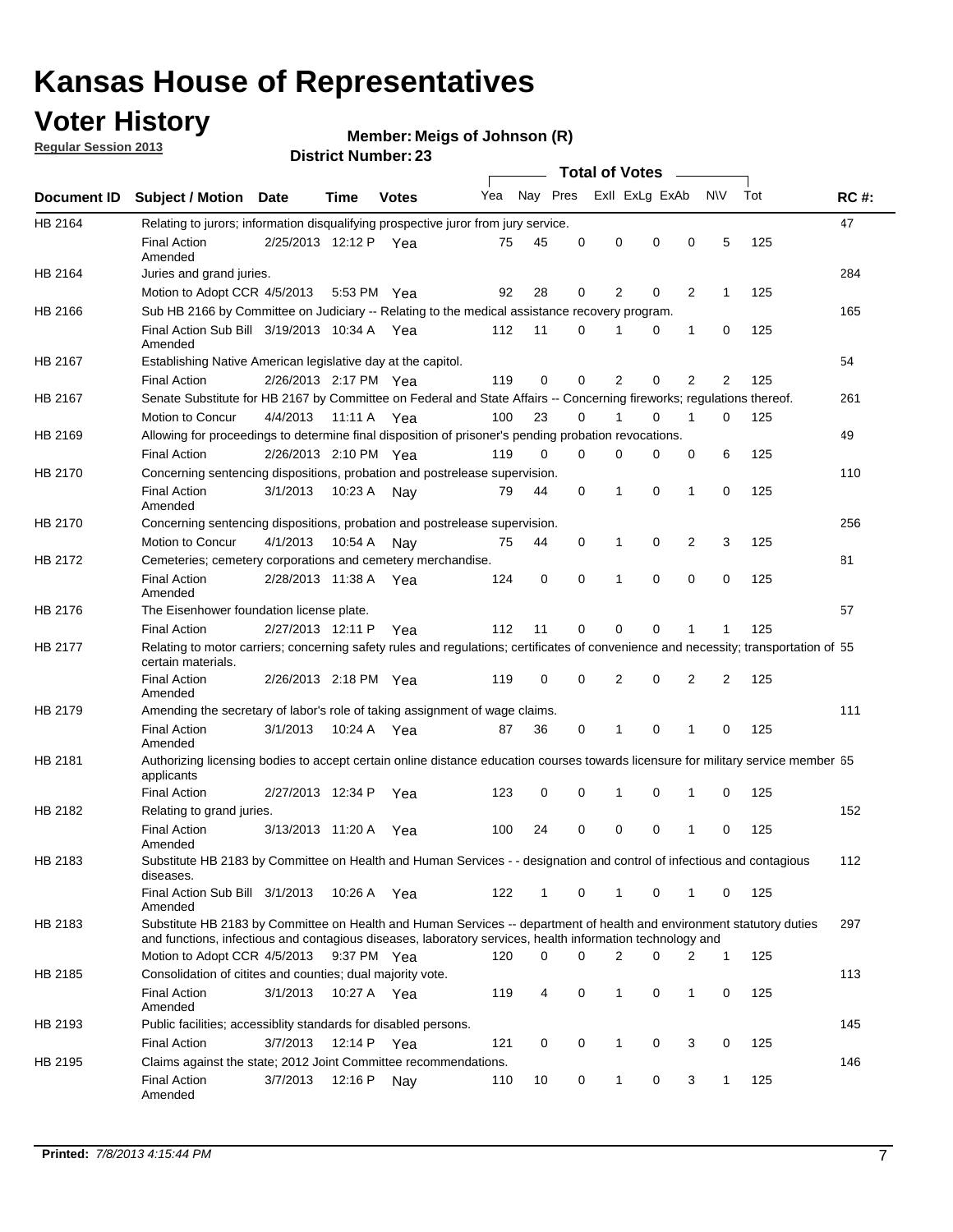## **Voter History**

**Member: Meigs of Johnson (R)** 

**Regular Session 2013**

|             |                                                                                                                                                                                                                |                       |             |              |     |              |          | <b>Total of Votes</b> |   |                |             |     |             |
|-------------|----------------------------------------------------------------------------------------------------------------------------------------------------------------------------------------------------------------|-----------------------|-------------|--------------|-----|--------------|----------|-----------------------|---|----------------|-------------|-----|-------------|
| Document ID | <b>Subject / Motion Date</b>                                                                                                                                                                                   |                       | Time        | <b>Votes</b> | Yea | Nay Pres     |          | Exll ExLg ExAb        |   |                | <b>NV</b>   | Tot | <b>RC#:</b> |
| HB 2197     | Kansas state high school activities association; membership of board of directors and executive board.                                                                                                         |                       |             |              |     |              |          |                       |   |                |             |     | 249         |
|             | <b>Emergency Final</b><br><b>Action Amend</b>                                                                                                                                                                  | 3/26/2013 8:46 PM Yea |             |              | 69  | 53           | 0        |                       | 0 | 2              | 0           | 125 |             |
| HB 2199     | Second amendment protection act.                                                                                                                                                                               |                       |             |              |     |              |          |                       |   |                |             |     | 157         |
|             | <b>Final Action</b><br>Amended                                                                                                                                                                                 | 3/14/2013 11:34 A     |             | Yea          | 94  | 29           | 0        | 0                     | 0 | 2              | 0           | 125 |             |
| HB 2199     | Senate Substitute for HB 2199 by Committee on Federal and State Affairs--Secretary of Administration; successor; diretor of<br>accounts and reports; certain rules and regulations; Kansas liguor control act. |                       |             |              |     |              |          |                       |   |                |             |     | 313         |
|             | Motion to adopt CCR 5/22/2013 2:17 PM Yea                                                                                                                                                                      |                       |             |              | 89  | 23           | 0        | 1                     | 0 | 12             | 0           | 125 |             |
| HB 2200     | Executive chief information technology officer; office of information tehcnology services.                                                                                                                     |                       |             |              |     |              |          |                       |   |                |             |     | 114         |
|             | <b>Final Action</b><br>Amended                                                                                                                                                                                 | 3/1/2013              | 10:28 A     | Yea          | 121 | 2            | 0        | 1                     | 0 | 1              | 0           | 125 |             |
| HB 2201     | Telecommunications; regulation by the state corporation commission and distributions from the Kansas universal service<br>fund.                                                                                |                       |             |              |     |              |          |                       |   |                |             |     | 33          |
|             | <b>Final Action</b><br>Amended                                                                                                                                                                                 | 2/18/2013 11:24 A     |             | Yea          | 118 | $\mathbf{1}$ | 0        | 2                     | 0 | 4              | 0           | 125 |             |
| HB 2201     | Telecommunications; regulation by the state corporation commission and distributions from the Kansas universal service<br>fund.                                                                                |                       |             |              |     |              |          |                       |   |                |             |     | 278         |
|             | Motion to Adopt CCR 4/5/2013                                                                                                                                                                                   |                       | 12:57 P     | Yea          | 99  | 20           | 0        | 2                     | 0 | 3              | 1           | 125 |             |
| HB 2202     | Providing automatic relief from certain motor carrier restrictions upon the governor's declaration of emergency.                                                                                               |                       |             |              |     |              |          |                       |   |                |             |     | 44          |
|             | <b>Final Action</b><br>Amended                                                                                                                                                                                 | 2/20/2013 12:25 P     |             | Yea          | 122 | 0            | 0        | 0                     | 0 | 0              | 3           | 125 |             |
| HB 2203     | Relating to exercise of religion.                                                                                                                                                                              |                       |             |              |     |              |          |                       |   |                |             |     | 115         |
|             | <b>Final Action</b><br>Amended                                                                                                                                                                                 | 3/1/2013              | 10:31 A Yea |              | 109 | 14           | 0        | 1                     | 0 | 1              | 0           | 125 |             |
| HB 2203     | Relating to exercise of religion.                                                                                                                                                                              |                       |             |              |     |              |          |                       |   |                |             |     | 200         |
|             | Motion to Concur                                                                                                                                                                                               | 3/25/2013 9:41 AM Yea |             |              | 109 | 12           | 0        | 2                     | 0 | $\overline{2}$ | 0           | 125 |             |
| HB 2204     | Relating to redemption of real property.                                                                                                                                                                       |                       |             |              |     |              |          |                       |   |                |             |     | 116         |
|             | <b>Final Action</b><br>Amended                                                                                                                                                                                 | 3/1/2013              | 10:32 A     | Yea          | 123 | 0            | 0        | 1                     | 0 | $\mathbf{1}$   | $\mathbf 0$ | 125 |             |
| HB 2204     | Extending the judicial branch surcharge for two years.                                                                                                                                                         |                       |             |              |     |              |          |                       |   |                |             |     | 308         |
|             | Motion to adopt CCR 5/13/2013 10:38 A Yea                                                                                                                                                                      |                       |             |              | 121 | 1            | 0        | 0                     | 0 | 3              | 0           | 125 |             |
| HB 2205     | Adoption hearings; time and waiver of notice.                                                                                                                                                                  |                       |             |              |     |              |          |                       |   |                |             |     | 117         |
|             | <b>Final Action</b><br>Amended                                                                                                                                                                                 | 3/1/2013              | 10:33 A Yea |              | 123 | 0            | 0        | 1                     | 0 | 1              | 0           | 125 |             |
| HB 2207     | Substitute HB 2207 by Committee on Agriculture and Natural Resources--Amending provisions relating to the regulation and<br>certification of animal feeding facilities.                                        |                       |             |              |     |              |          |                       |   |                |             |     | 56          |
|             | Final Action Sub Bill 2/26/2013 2:20 PM Yea                                                                                                                                                                    |                       |             |              | 119 | 0            | 0        | 2                     | 0 | 2              | 2           | 125 |             |
| HB 2207     | Substitute HB 2207 by Committee on Agriculture and Natural Resources--Amending provisions relating to the regulation and 257<br>certification of animal feeding facilities.                                    |                       |             |              |     |              |          |                       |   |                |             |     |             |
|             | Motion to Concur                                                                                                                                                                                               | 4/1/2013              | 2:23 PM Yea |              | 119 | 0            | 0        | 1                     | 0 | 3              | 2           | 125 |             |
| HB 2209     | Amendments to the Kansas offender registration act.<br><b>Final Action</b>                                                                                                                                     | 2/27/2013 12:35 P Yea |             |              | 123 | 0            | 0        | $\mathbf{1}$          | 0 | $\mathbf{1}$   | 0           | 125 | 66          |
|             | Amended                                                                                                                                                                                                        |                       |             |              |     |              |          |                       |   |                |             |     |             |
| HB 2210     | Elections; change of party affiliation.                                                                                                                                                                        |                       |             |              |     |              |          |                       |   |                |             |     | 132         |
|             | <b>Emergency Final</b><br><b>Action Amend</b>                                                                                                                                                                  | 3/1/2013              | 1:02 PM Yea |              | 72  | 49           | 0        | 1                     | 0 | 1              | 2           | 125 |             |
| HB 2212     | Concerning the requirements to receiving a service grant through the veterans claims assistance program.<br><b>Final Action</b>                                                                                | 3/1/2013              | 10:34 A Yea |              | 123 | 0            | 0        | $\mathbf{1}$          | 0 | 1              | 0           | 125 | 118         |
| HB 2213     | Member elections and retirement benefit determinations and one-time payments under KPERS act of 2015.                                                                                                          |                       |             |              |     |              |          |                       |   |                |             |     | 27          |
|             | <b>Final Action</b><br>Amended                                                                                                                                                                                 | 2/15/2013 11:19 A Yea |             |              | 115 | 0            | 0        | 2                     | 2 | 3              | 3           | 125 |             |
| HB 2213     | Member elections and retirement benefit determinations and one-time payments under KPERS act of 2015.                                                                                                          |                       |             |              |     |              |          |                       |   |                |             |     | 311         |
|             | Motion to adopt CCR 5/20/2013 2:11 PM Yea                                                                                                                                                                      |                       |             |              | 104 | $\Omega$     | $\Omega$ | $\mathbf 1$           | 0 | 16             | 4           | 125 |             |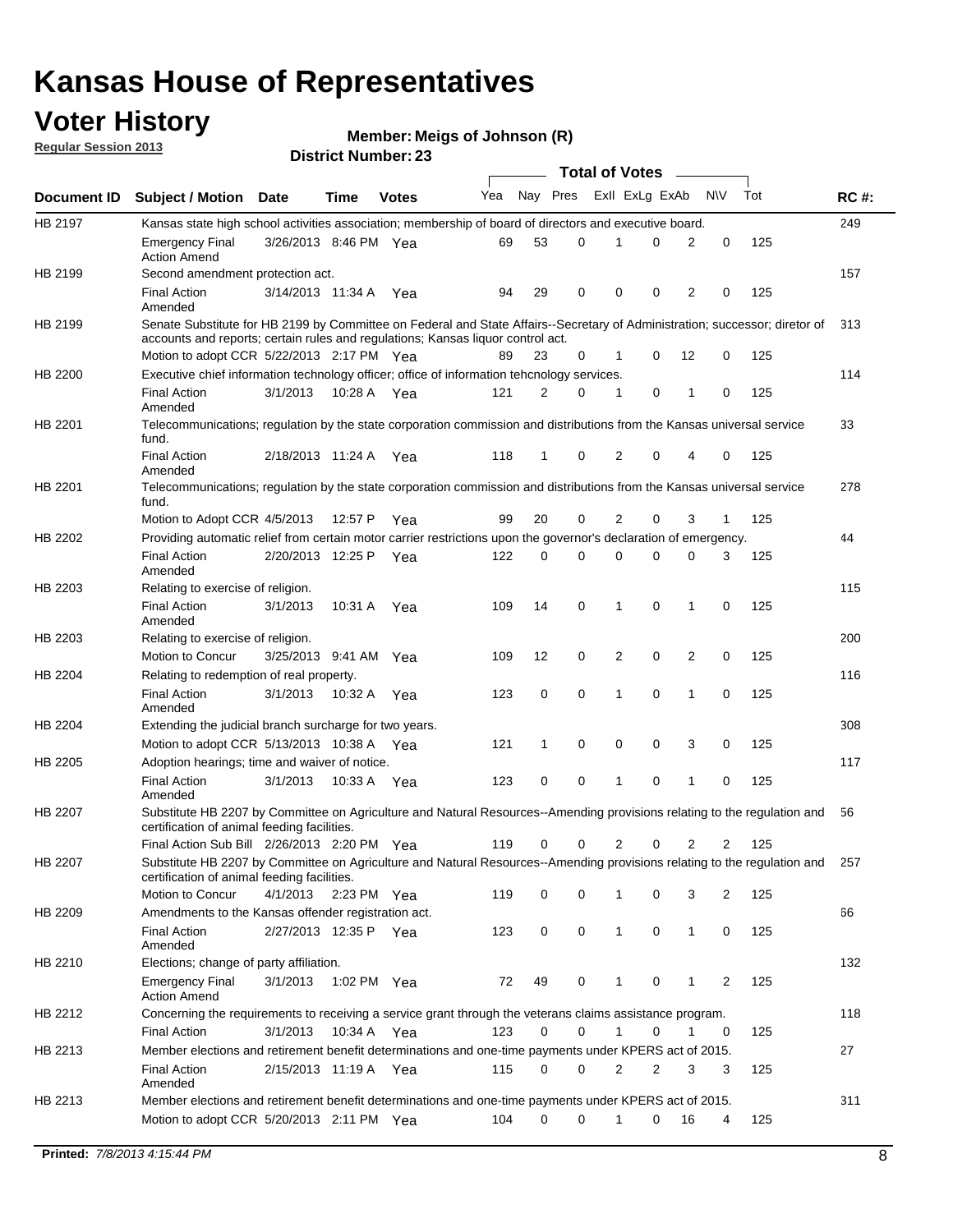## **Voter History**

**Member: Meigs of Johnson (R)** 

**Regular Session 2013**

|                |                                                                                                                                                                                                       |                       |             | DISTILITY MUILING LAS |     |                |   |          | Total of Votes – |    |           |     |             |
|----------------|-------------------------------------------------------------------------------------------------------------------------------------------------------------------------------------------------------|-----------------------|-------------|-----------------------|-----|----------------|---|----------|------------------|----|-----------|-----|-------------|
| Document ID    | <b>Subject / Motion Date</b>                                                                                                                                                                          |                       | <b>Time</b> | <b>Votes</b>          | Yea | Nay Pres       |   |          | Exll ExLg ExAb   |    | <b>NV</b> | Tot | <b>RC#:</b> |
| HB 2216        | Repealing certain joint committees and amending related statutes; amending the joint committees on special claims against<br>the state.                                                               |                       |             |                       |     |                |   |          |                  |    |           |     | 119         |
|                | <b>Final Action</b><br>Amended                                                                                                                                                                        | 3/1/2013              | 10:36 A     | Yea                   | 91  | 32             | 0 | 1        | 0                | 1  | 0         | 125 |             |
| HB 2216        | Repealing certain joint committees and amending related statutes; amending the joint committees on special claims against<br>the state.                                                               |                       |             |                       |     |                |   |          |                  |    |           |     | 323         |
|                | Motion to adopt CCR 6/2/2013                                                                                                                                                                          |                       | 12:18 A     | Nav                   | 81  | 28             | 0 | 1        | 0                | 6  | 9         | 125 |             |
| HB 2217        | Creating the crime of female genital mutilation and setting the penalty.                                                                                                                              |                       |             |                       |     |                |   |          |                  |    |           |     | 120         |
|                | <b>Final Action</b><br>Amended                                                                                                                                                                        | 3/1/2013              |             | 10:37 A Yea           | 123 | 0              | 0 | 1        | 0                | 1  | 0         | 125 |             |
| HB 2218        | Driving under the influence of alcohol or drugs; tests; implied consent; administrative hearings.                                                                                                     |                       |             |                       |     |                |   |          |                  |    |           |     | 82          |
|                | <b>Final Action</b>                                                                                                                                                                                   | 2/28/2013 11:40 A     |             | Yea                   | 124 | 0              | 0 |          | $\Omega$         | 0  | 0         | 125 |             |
| HB 2218        | Driving under the influence of alcohol or drugs; boating under the influence of alcohol or drugs; tests; implied consent;<br>administrative hearings; aggravated battery DUI.                         |                       |             |                       |     |                |   |          |                  |    |           |     | 303         |
|                | Motion to adopt CCR 5/9/2013                                                                                                                                                                          |                       | 11:46 A     | Yea                   | 120 | $\overline{2}$ | 0 | 1        | 0                | 1  | 1         | 125 |             |
| HB 2221        | Enacting the equal access act; school employees; professional employees organization.                                                                                                                 |                       |             |                       |     |                |   |          |                  |    |           |     | 83          |
|                | <b>Final Action</b>                                                                                                                                                                                   | 2/28/2013 11:42 A     |             | Yea                   | 71  | 53             | 0 | 1        | 0                | 0  | 0         | 125 |             |
| HB 2222        | School districts; bullying policies.                                                                                                                                                                  |                       |             |                       |     |                |   |          |                  |    |           |     | 141         |
|                | <b>Emergency Final</b><br><b>Action Amend</b>                                                                                                                                                         | 3/1/2013              |             | 1:13 PM $Yea$         | 119 | 1              | 1 | 1        | 0                | 1  | 2         | 125 |             |
| HB 2228        | Decreased employer payments to group insurance reserve fund for KPERS plan of death and long-term disability benefits<br>during fiscal years 2014 and 2015.                                           |                       |             |                       |     |                |   |          |                  |    |           |     | 28          |
|                | <b>Final Action</b><br>Amended                                                                                                                                                                        | 2/15/2013 11:21 A     |             | Yea                   | 115 | 0              | 0 | 2        | 2                | 3  | 3         | 125 |             |
| HB 2231        | Substitute HB 2231 by Committee on Appropriations - Appropriations for FY 2014, FY 2015, FY 2016, FY 2017 and FY 2018<br>for various state agencies; capital improvement projects.                    |                       |             |                       |     |                |   |          |                  |    |           |     | 177         |
|                | Final Action Sub Bill 3/20/2013 10:29 A<br>Amended                                                                                                                                                    |                       |             | Nav                   | 68  | 55             | 0 |          | 0                | 1  | 0         | 125 |             |
| HB 2234        | Contracts between the Kansas turnpike authority and the Kansas department of transportation.                                                                                                          |                       |             |                       |     |                |   |          |                  |    |           |     | 151         |
|                | <b>Final Action</b><br>Amended                                                                                                                                                                        | 3/11/2013 11:16 A Yea |             |                       | 81  | 41             | 0 | $\Omega$ | 1                | 2  | 0         | 125 |             |
| HB 2234        | Naming the secretary of transportation as the director of operations of the Kansas turnpike authority; pertaining to certain<br>contracts between the authority and the department of transportation. |                       |             |                       |     |                |   |          |                  |    |           |     | 299         |
|                | Motion to Adopt CCR 4/5/2013                                                                                                                                                                          |                       | 10:12 P     | Yea                   | 76  | 44             | 0 | 2        | 0                | 2  | 1         | 125 |             |
| <b>HB 2244</b> | Taxation of watercraft.<br><b>Emergency Final</b>                                                                                                                                                     | 3/26/2013 8:49 PM Yea |             |                       | 107 | 15             | 0 | 1        | 0                | 2  | 0         | 125 | 250         |
|                | <b>Action Amend</b>                                                                                                                                                                                   |                       |             |                       |     |                |   |          |                  |    |           |     |             |
| HB 2249        | City annexation of fire district land; double taxation; refund.                                                                                                                                       |                       |             |                       |     |                |   |          |                  |    |           |     | 121         |
|                | Final Action 3/1/2013 10:39 A Yea<br>Amended                                                                                                                                                          |                       |             |                       | 101 | 22             | 0 |          | $\mathbf 0$      |    |           | 125 |             |
| HB 2249        | Certain property issues; fire districts; historic preservation; solid waste.                                                                                                                          |                       |             |                       |     |                |   |          |                  |    |           |     | 310         |
|                | Motion to Adopt CCR 5/17/2013 10:25 A ExAb                                                                                                                                                            |                       |             |                       | 92  | 18             | 0 | 1        | 0                | 14 | 0         | 125 |             |
| HB 2252        |                                                                                                                                                                                                       |                       |             |                       |     |                |   |          |                  |    |           |     | 122         |
|                | Eliminating the statute of limitations for prosecutions of rape and aggravated criminal sodomy.<br><b>Final Action</b>                                                                                |                       |             |                       |     | 0              | 0 |          |                  |    |           |     |             |
|                | Amended                                                                                                                                                                                               | 3/1/2013              |             | 10:40 A Yea           | 123 |                |   |          | 0                | 1  | 0         | 125 |             |
| HB 2253        | Abortion; prohibiting funding for abortion services; amending late-term abortion and woman's- right-to-know statutes.                                                                                 |                       |             |                       |     |                |   |          |                  |    |           |     | 178         |
|                | <b>Final Action</b><br>Amended                                                                                                                                                                        | 3/20/2013 10:31 A Yea |             |                       | 92  | 31             | 0 | 1        | 0                | 1  | 0         | 125 |             |
| HB 2253        | Abortion; prohibiting funding for abortion services; amending late-term abortion and woman's- right-to-know statutes.                                                                                 |                       |             |                       |     |                |   |          |                  |    |           |     | 301         |
|                | Motion to Adopt CCR 4/5/2013                                                                                                                                                                          |                       |             | 10:34 P Yea           | 90  | 30             | 0 | 2        | 0                | 2  | 1         | 125 |             |
| HB 2255        | Economic development; investments in telecommunications machinery and equipment.                                                                                                                      |                       |             |                       |     |                |   |          |                  |    |           |     | 142         |
|                | EFA Sub Bill<br>Amended                                                                                                                                                                               | 3/1/2013              |             | 1:15 PM Yea           | 116 | 5              | 0 | 1        | 0                | 1  | 2         | 125 |             |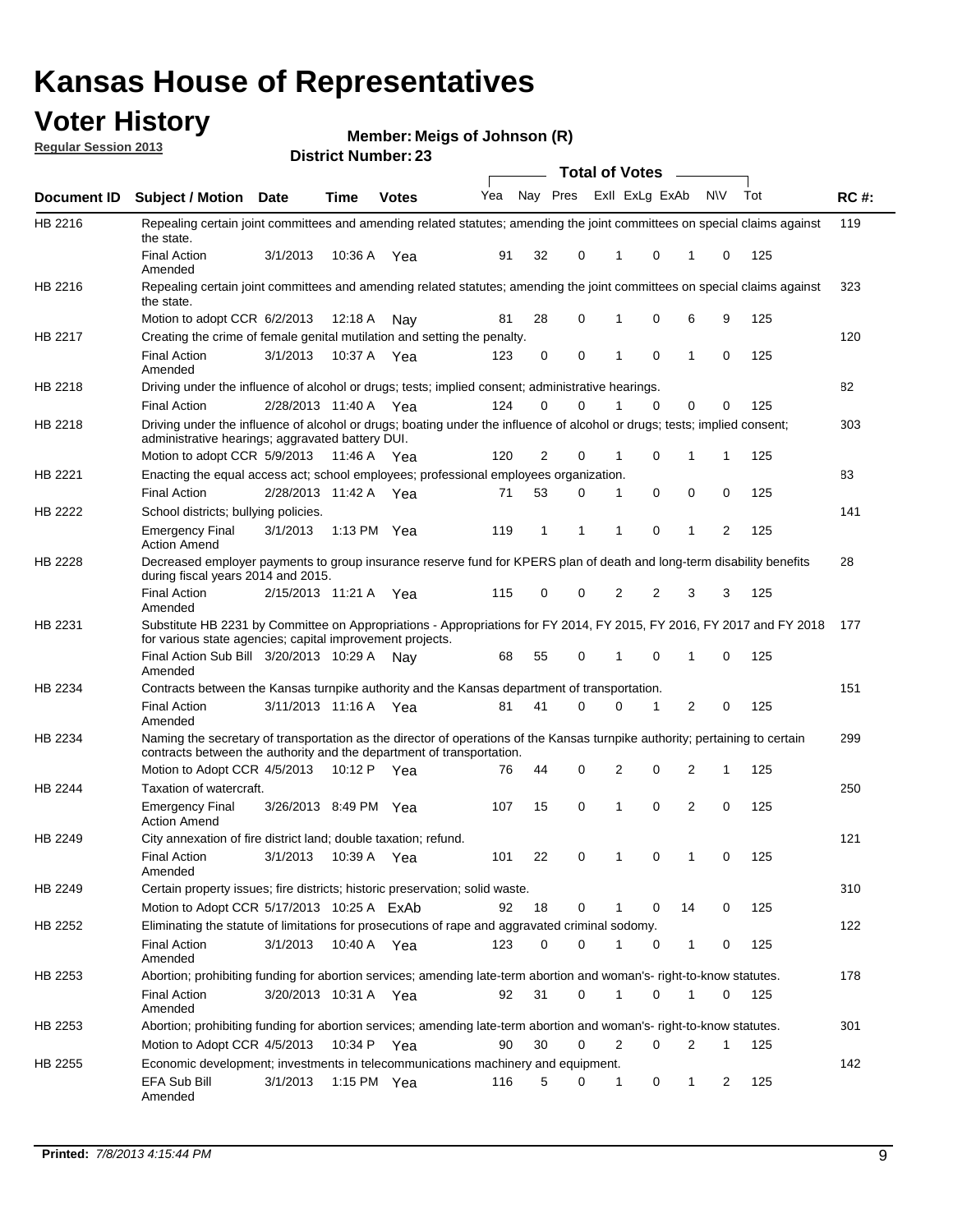## **Voter History**

**Member: Meigs of Johnson (R)** 

**Regular Session 2013**

|                    |                                                                                                                                                                                       |                       |                       | <b>DISUILLINUIIIDEL.</b> |     |          |          | Total of Votes – |   |              |                |     |             |
|--------------------|---------------------------------------------------------------------------------------------------------------------------------------------------------------------------------------|-----------------------|-----------------------|--------------------------|-----|----------|----------|------------------|---|--------------|----------------|-----|-------------|
| <b>Document ID</b> | <b>Subject / Motion</b>                                                                                                                                                               | <b>Date</b>           | Time                  | <b>Votes</b>             | Yea | Nay Pres |          | Exll ExLg ExAb   |   |              | <b>NV</b>      | Tot | <b>RC#:</b> |
| HB 2259            | Domestic relations; relating to dissolution of marriage;                                                                                                                              |                       |                       |                          |     |          |          |                  |   |              |                |     | 58          |
|                    | <b>Final Action</b>                                                                                                                                                                   | 2/27/2013 12:12 P     |                       | Yea                      | 123 | 0        | 0        | 1                | 0 | 1            | 0              | 125 |             |
| HB 2261            | Authorizing the expenditure of unencumbered balances held by school district; removing the cap for contingency reserve<br>fund.                                                       |                       |                       |                          |     |          |          |                  |   |              |                |     | 48          |
|                    | <b>Final Action</b><br>Amended                                                                                                                                                        | 2/25/2013 12:13 P     |                       | Yea                      | 120 | 0        | 0        | 0                | 0 | 0            | 5              | 125 |             |
| HB 2261            | School districts; expenditure of unencumbered bala ces; removing the cap for contingency reserve fund; establishing celebrate 305<br>freedom week; bullying policies. ies.            |                       |                       |                          |     |          |          |                  |   |              |                |     |             |
|                    | Motion to adopt CCR 5/9/2013                                                                                                                                                          |                       | $2:25 \text{ PM}$ Yea |                          | 119 | 1        | 0        |                  | 0 | 4            | 0              | 125 |             |
| HB 2262            | Substitute HB 2262 by Committee on Appropriations - Amending the percentage amount that is deposited into the oil and gas 210<br>valuation depletion trust fund from 12.41% to 8.25%. |                       |                       |                          |     |          |          |                  |   |              |                |     |             |
|                    | Final Action Sub Bill 3/26/2013 9:58 AM Yea                                                                                                                                           |                       |                       |                          | 96  | 23       | 0        |                  | 0 | 5            | 0              | 125 |             |
| HB 2267            | Income tax, credits, high performance incentive program; subtraction modifications, certain expenses related to living dinor<br>organ donations.                                      |                       |                       |                          |     |          |          |                  |   |              |                |     | 252         |
|                    | <b>Emergency Final</b><br><b>Action Amend</b>                                                                                                                                         | 3/26/2013 8:52 PM Yea |                       |                          | 106 | 16       | 0        | 1                | 0 | 2            | 0              | 125 |             |
| HB 2269            | John Bower memorial highway.                                                                                                                                                          |                       |                       |                          |     |          |          |                  |   |              |                |     | 84          |
|                    | <b>Final Action</b><br>Amended                                                                                                                                                        | 2/28/2013 11:44 A     |                       | Yea                      | 114 | 10       | 0        | 1                | 0 | 0            | 0              | 125 |             |
| HB 2272            | Exempting IRB-purchased property from property taxatin without state ownerhsip requirement.                                                                                           |                       |                       |                          |     |          |          |                  |   |              |                |     | 123         |
|                    | <b>Final Action</b>                                                                                                                                                                   | 3/1/2013              | 10:41 A               | Yea                      | 123 | 0        | 0        | 1                | 0 | $\mathbf{1}$ | 0              | 125 |             |
| HB 2278            | Creating a penalty enhancement for the theft or burglary of a firearm.                                                                                                                |                       |                       |                          |     |          |          |                  |   |              |                |     | 135         |
|                    | <b>Emergency Final</b><br><b>Action Amend</b>                                                                                                                                         | 3/1/2013              | 1:06 PM Yea           |                          | 117 | 4        | 0        | 1                | 0 | 1            | $\overline{2}$ | 125 |             |
| HB 2280            | School districts; establishing celebrate freedom week and related curriculum.                                                                                                         |                       |                       |                          |     |          |          |                  |   |              |                |     | 140         |
|                    | <b>Emergency Final</b><br><b>Action Amend</b>                                                                                                                                         | 3/1/2013              | 1:12 PM Yea           |                          | 95  | 25       | 1        | 1                | 0 | 1            | 2              | 125 |             |
| HB 2294            | Kansas uniform securities act.                                                                                                                                                        |                       |                       |                          |     |          |          |                  |   |              |                |     | 124         |
|                    | <b>Final Action</b>                                                                                                                                                                   | 3/1/2013              | 10:42 A               | Yea                      | 123 | 0        | 0        | 1                | 0 | 1            | 0              | 125 |             |
| HB 2296            | Campaign finance; permitted uses of campaign funds.                                                                                                                                   |                       |                       |                          |     |          |          |                  |   |              |                |     | 148         |
|                    | <b>Final Action</b>                                                                                                                                                                   | 3/8/2013              | 11:12 A               | Yea                      | 120 | 1        | 0        | 0                | 1 | 2            | $\mathbf{1}$   | 125 |             |
| HB 2298            | Amending the crimes of interference with law enforcement and giving a false alarm.                                                                                                    |                       |                       |                          |     |          |          |                  |   |              |                |     | 136         |
|                    | <b>Emergency Final</b><br>Action                                                                                                                                                      | 3/1/2013              | 1:07 PM Yea           |                          | 121 | 0        | 0        | 1                | 0 | 1            | 2              | 125 |             |
| HB 2302            | Relating to drug screening, criminal history record check and fingerprinting of certain persons and employees.                                                                        |                       |                       |                          |     |          |          |                  |   |              |                |     | 85          |
|                    | Final Action<br>Amended                                                                                                                                                               | 2/28/2013 11:45 A Yea |                       |                          | 124 | $\Omega$ | $\Omega$ | 1                | 0 | 0            | 0              | 125 |             |
| HB 2303            | Relating to drivier's license fees; driving under the influence equipment fund.                                                                                                       |                       |                       |                          |     |          |          |                  |   |              |                |     | 125         |
|                    | <b>Final Action</b><br>Amended                                                                                                                                                        | 3/1/2013              | 10:44 A               | Yea                      | 113 | 10       | 0        |                  | 0 |              | 0              | 125 |             |
| HB 2305            | Kansas storage tank act and containment of underground storage tanks.                                                                                                                 |                       |                       |                          |     |          |          |                  |   |              |                |     | 126         |
|                    | <b>Final Action</b>                                                                                                                                                                   | 3/1/2013              | 10:45 A               | Yea                      | 123 | 0        | 0        | 1                | 0 | $\mathbf{1}$ | 0              | 125 |             |
| HB 2305            | Kansas storage tank act and containment of underground storage tanks.                                                                                                                 |                       |                       |                          |     |          |          |                  |   |              |                |     | 197         |
|                    | Motion to Concur                                                                                                                                                                      | 3/22/2013 11:36 A     |                       | Yea                      | 119 | 0        | 0        | $\overline{c}$   | 0 | 3            | $\mathbf{1}$   | 125 |             |
| HB 2311            | Increasing delinquent registration fees.                                                                                                                                              |                       |                       |                          |     |          |          |                  |   |              |                |     | 127         |
|                    | <b>Final Action</b>                                                                                                                                                                   | 3/1/2013              | 10:50 A               | Nay                      | 24  | 99       | 0        | 1                | 0 | $\mathbf{1}$ | 0              | 125 |             |
| HB 2312            | Kansas uninsurable health insurance plan; increase in life time limit.                                                                                                                |                       |                       |                          |     |          |          |                  |   |              |                |     | 95          |
|                    | <b>Final Action</b>                                                                                                                                                                   | 3/1/2013              | 9:53 AM Yea           |                          | 123 | 0        | 0        | 1                | 0 | $\mathbf{1}$ | 0              | 125 |             |
| HB 2318            | Authorizing use of motorcycle headlamp modulation systems and side lamps.                                                                                                             |                       |                       |                          |     |          |          |                  |   |              |                |     | 128         |
|                    | <b>Final Action</b><br>Amended                                                                                                                                                        | 3/1/2013              | 10:52 A               | Yea                      | 123 | 0        | 0        | 1                | 0 | 1            | 0              | 125 |             |
| HB 2318            | Authorizing use of motorcycle headlamp modulation systems and side lamps.                                                                                                             |                       |                       |                          |     |          |          |                  |   |              |                |     | 201         |
|                    | Motion to Concur                                                                                                                                                                      | 3/25/2013 9:44 AM Yea |                       |                          | 121 | 0        | 0        | 2                | 0 | 2            | 0              | 125 |             |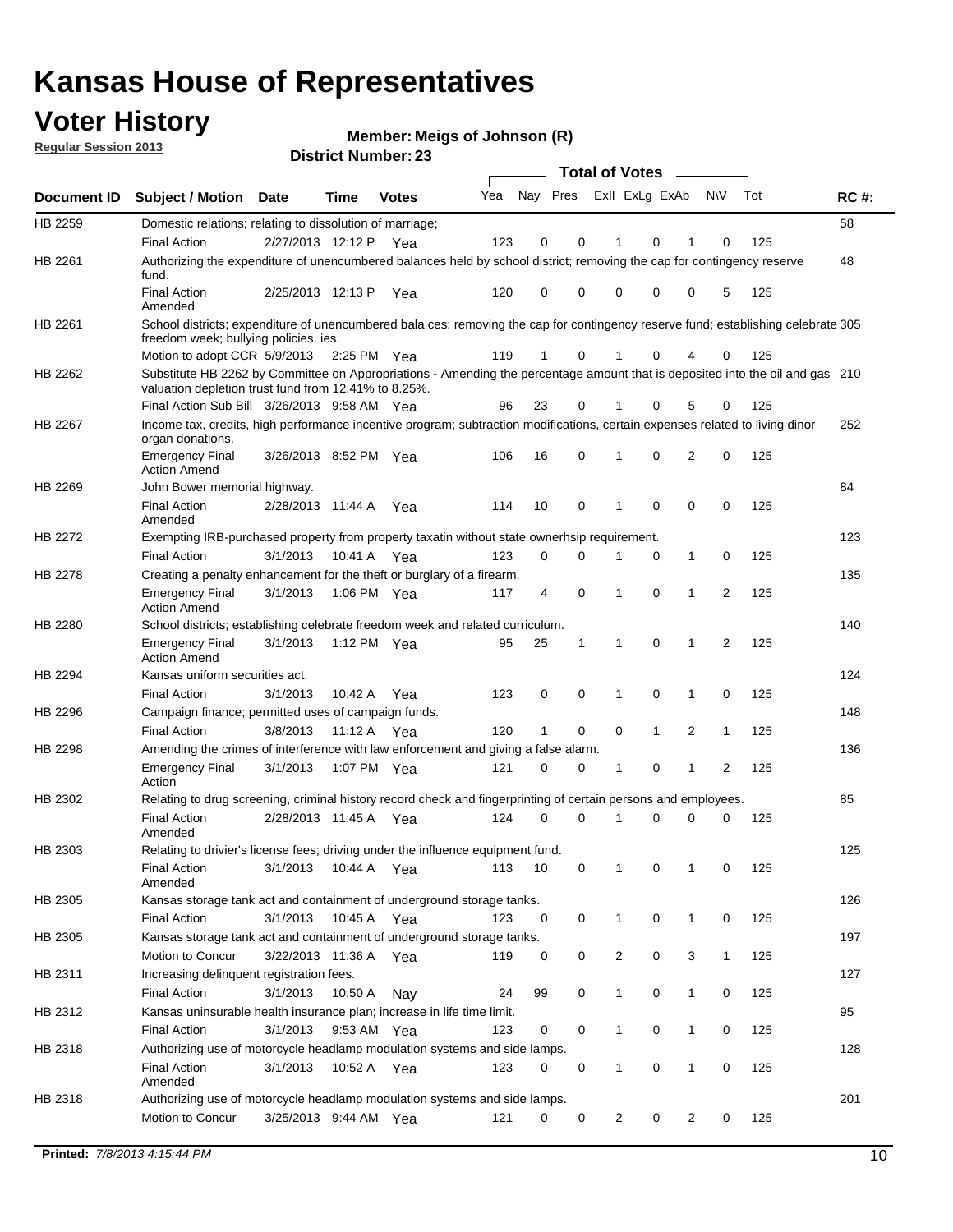## **Voter History**

**Member: Meigs of Johnson (R)** 

**Regular Session 2013**

#### **District Number: 23**

|             |                                                                     |                       |             |              |                                                                                                                                       |                     | <b>Total of Votes</b> |             |                |              |     |             |
|-------------|---------------------------------------------------------------------|-----------------------|-------------|--------------|---------------------------------------------------------------------------------------------------------------------------------------|---------------------|-----------------------|-------------|----------------|--------------|-----|-------------|
| Document ID | <b>Subject / Motion</b>                                             | <b>Date</b>           | Time        | <b>Votes</b> | Yea                                                                                                                                   | Nay Pres            | Exll ExLg ExAb        |             |                | <b>NV</b>    | Tot | <b>RC#:</b> |
| HB 2319     | Creating the coalition of innovative districts act.                 |                       |             |              |                                                                                                                                       |                     |                       |             |                |              |     | 149         |
|             | <b>Final Action</b><br>Amended                                      | 3/8/2013              |             | 11:17 A Yea  | 74                                                                                                                                    | 47<br>0             | 0                     | 1           | 3              | 0            | 125 |             |
| HB 2319     | Creating the coalition of innovative districts act.                 |                       |             |              |                                                                                                                                       |                     |                       |             |                |              |     | 279         |
|             | Motion to Adopt CCR 4/5/2013                                        |                       |             | 1:03 PM Yea  | 71                                                                                                                                    | 47<br>0             | 2                     | 0           | 3              | 2            | 125 |             |
| HB 2322     |                                                                     |                       |             |              | Relating to the division of health of the department of health and environment.                                                       |                     |                       |             |                |              |     | 86          |
|             | <b>Final Action</b><br>Amended                                      | 2/28/2013 11:46 A Yea |             |              | 118                                                                                                                                   | 0<br>6              | 1                     | 0           | 0              | 0            | 125 |             |
| HB 2326     | VoIP and IP enabled services.                                       |                       |             |              |                                                                                                                                       |                     |                       |             |                |              |     | 129         |
|             | <b>Final Action</b><br>Amended                                      | 3/1/2013              | 10:53 A     | Yea          | 123                                                                                                                                   | 0<br>0              | 1                     | $\mathbf 0$ | 1              | 0            | 125 |             |
| HB 2338     | Courts; docket fees.                                                |                       |             |              |                                                                                                                                       |                     |                       |             |                |              |     | 211         |
|             | <b>Final Action</b><br>Amended                                      | 3/26/2013 10:00 A     |             | Yea          | 67                                                                                                                                    | 0<br>52             | 1                     | 0           | 5              | 0            | 125 |             |
| HB 2339     |                                                                     |                       |             |              | Allowing insurers to return premiums to a policyholder separate from the notice of an adverse underwriting decision.                  |                     |                       |             |                |              |     | 67          |
|             | <b>Final Action</b>                                                 | 2/28/2013 11:16 A Yea |             |              | 124                                                                                                                                   | 0<br>0              | 1                     | 0           | 0              | 0            | 125 |             |
| HB 2339     | certain firefighters and law enforcement officers.                  |                       |             |              | Combining life insurance with certain additional health related riders, insurance agents-lines of insurance, health insurance for 287 |                     |                       |             |                |              |     |             |
|             | Motion to Adopt CCR 4/5/2013 7:15 PM Yea                            |                       |             |              | 116                                                                                                                                   | 4<br>0              | 2                     | 0           | 2              | 1            | 125 |             |
| HB 2343     |                                                                     |                       |             |              | Relating to the secretary of health and environment; office of laboratory services.                                                   |                     |                       |             |                |              |     | 130         |
|             | <b>Final Action</b>                                                 | 3/1/2013              | 10:54 A Yea |              | 89                                                                                                                                    | 34<br>0             | 1                     | 0           | 1              | 0            | 125 |             |
| HB 2349     | School districts; audit by legislative post audit committee.        |                       |             |              |                                                                                                                                       |                     |                       |             |                |              |     | 87          |
|             | <b>Final Action</b><br>Amended                                      | 2/28/2013 11:48 A Yea |             |              | 120                                                                                                                                   | 0<br>$\overline{4}$ | 1                     | 0           | 0              | $\mathbf 0$  | 125 |             |
| HB 2349     | School districts; audit by legislative post audit committee.        |                       |             |              |                                                                                                                                       |                     |                       |             |                |              |     | 291         |
|             | Motion to Concur                                                    | 4/5/2013              |             | 7:55 PM Yea  | 118                                                                                                                                   | 2<br>0              | 2                     | 0           | 2              | $\mathbf{1}$ | 125 |             |
| HB 2352     |                                                                     |                       |             |              | Maximum benefits increased for certain members of the Kansas police and firemen's retirement system.                                  |                     |                       |             |                |              |     | 88          |
|             | <b>Final Action</b>                                                 | 2/28/2013 11:49 A     |             | Yea          | 124                                                                                                                                   | 0<br>0              | 1                     | 0           | 0              | 0            | 125 |             |
| HB 2353     | Adding certain controlled substances as schedule I drugs.           |                       |             |              |                                                                                                                                       |                     |                       |             |                |              |     | 138         |
|             | <b>Emergency Final</b><br>Action                                    | 3/1/2013              |             | 1:09 PM Yea  | 121                                                                                                                                   | 0<br>0              | 1                     | 0           | 1              | 2            | 125 |             |
| HB 2357     |                                                                     |                       |             |              | 242nd engineer company ae" KS army national guard ae" membrial highway.                                                               |                     |                       |             |                |              |     | 96          |
|             | <b>Final Action</b>                                                 | 3/1/2013              |             | 9:54 AM Yea  | 123                                                                                                                                   | 0<br>0              | 1                     | 0           | 1              | 0            | 125 |             |
| HB 2357     | 242nd engineer company-KS army national guard- highway.             |                       |             |              |                                                                                                                                       |                     |                       |             |                |              |     | 202         |
|             | Motion to Concur                                                    | 3/25/2013 9:47 AM Yea |             |              | 121                                                                                                                                   | $\mathbf 0$<br>0    | 2                     | 0           | $\overline{2}$ | 0            | 125 |             |
| HB 2363     |                                                                     |                       |             |              | Exempting certain aggregate mining operations from department of health and environment regulations.                                  |                     |                       |             |                |              |     | 131         |
|             | <b>Final Action</b><br>Amended                                      | 3/1/2013              |             | 10:56 A Yea  | 123                                                                                                                                   | 0<br>0              | $\mathbf{1}$          | 0           | 1              | 0            | 125 |             |
| HB 2363     |                                                                     |                       |             |              | Water; wastewater regulations for sand and gravel; streams, dams and water obstructions.                                              |                     |                       |             |                |              |     | 280         |
|             | Motion to Adopt CCR 4/5/2013                                        |                       |             | 1:10 PM Yea  | 119                                                                                                                                   | 0<br>0              | 2                     | 0           | 3              | 1            | 125 |             |
| HB 2368     | Relating to the governor's mental health services planning council. |                       |             |              |                                                                                                                                       |                     |                       |             |                |              |     | 137         |
|             | <b>Emergency Final</b><br><b>Action Amend</b>                       | 3/1/2013              |             | 1:08 PM Yea  | 121                                                                                                                                   | 0<br>0              | 1                     | 0           | 1              | 2            | 125 |             |
| HB 2377     | Relating to court fees and costs; judicial branch surcharge fund.   |                       |             |              |                                                                                                                                       |                     |                       |             |                |              |     | 212         |
|             | <b>Final Action</b>                                                 | 3/26/2013 10:01 A Yea |             |              | 118                                                                                                                                   | 0<br>1              | 1                     | 0           | 5              | 0            | 125 |             |
| HB 2378     |                                                                     |                       |             |              | Sales tax exemption for sales of certain machinery and equipment used for surface mining activities.                                  |                     |                       |             |                |              |     | 251         |
|             | <b>Emergency Final</b><br><b>Action Amend</b>                       | 3/26/2013 8:51 PM Yea |             |              | 104                                                                                                                                   | 18<br>0             | 1                     | 0           | 2              | 0            | 125 |             |
| HB 2381     |                                                                     |                       |             |              | Election campaign finance; removing certain limitations to contributions made during legislative sessions.                            |                     |                       |             |                |              |     | 198         |
|             | <b>Final Action</b><br>Amended                                      | 3/25/2013 9:30 AM Yea |             |              | 100                                                                                                                                   | 21<br>0             | 2                     | 0           | $\overline{2}$ | 0            | 125 |             |
| HB 2387     |                                                                     |                       |             |              | Clarifying that felony murder is not a lesser included offense of capital murder.                                                     |                     |                       |             |                |              |     | 213         |
|             | <b>Final Action</b>                                                 | 3/26/2013 10:02 A Yea |             |              | 117                                                                                                                                   | 2<br>0              | $\mathbf{1}$          | 0           | 5              | 0            | 125 |             |

**Printed:** *7/8/2013 4:15:44 PM* 11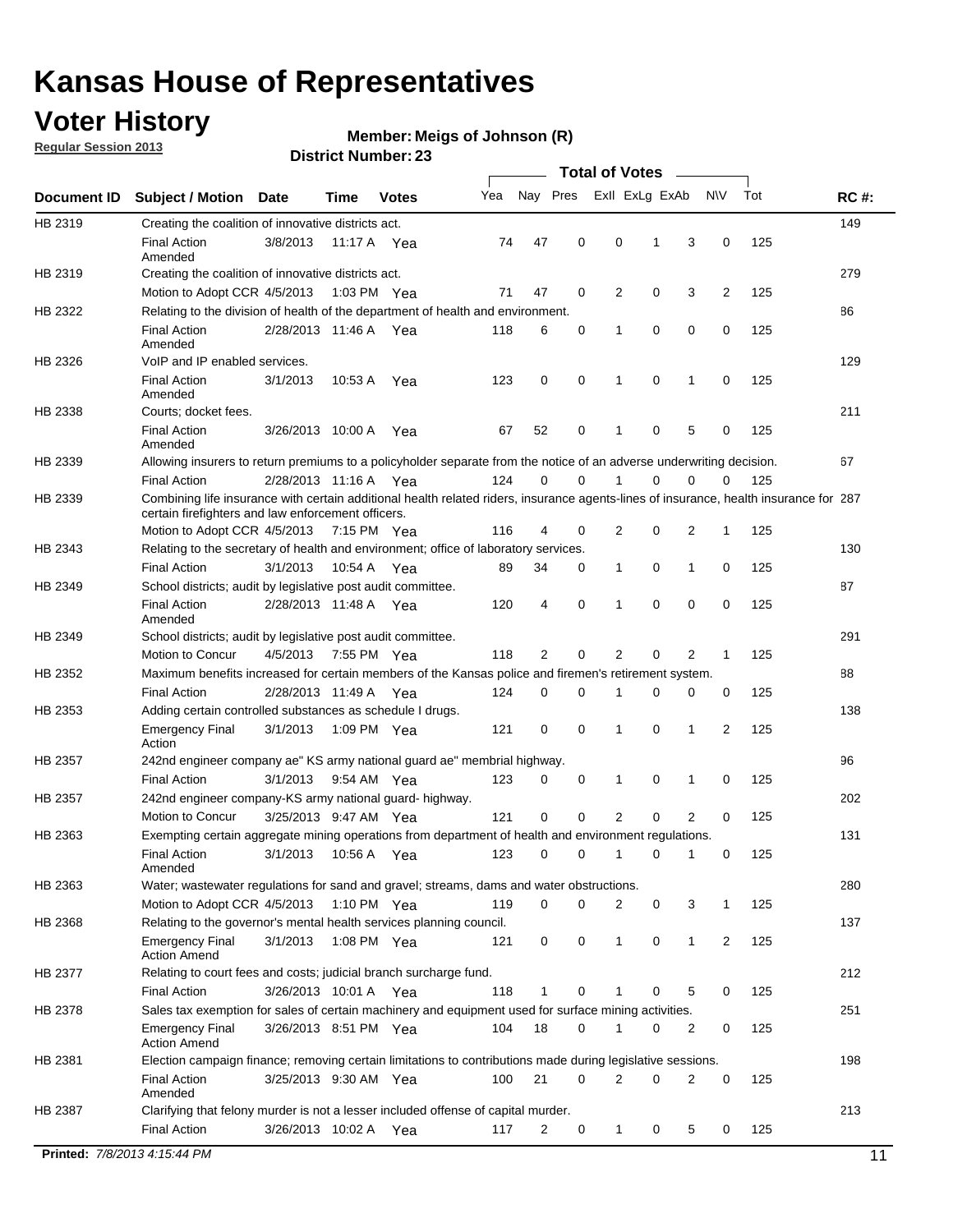## **Voter History**

**Member: Meigs of Johnson (R)** 

**Regular Session 2013**

|                 |                                                                                                                                                                                                                                                  |                       |         | PIJUIVI INUIIIVUI . 4J |     |              |             |              | <b>Total of Votes</b> | $\sim$         |           |     |             |
|-----------------|--------------------------------------------------------------------------------------------------------------------------------------------------------------------------------------------------------------------------------------------------|-----------------------|---------|------------------------|-----|--------------|-------------|--------------|-----------------------|----------------|-----------|-----|-------------|
| Document ID     | <b>Subject / Motion Date</b>                                                                                                                                                                                                                     |                       | Time    | <b>Votes</b>           | Yea | Nay Pres     |             |              | Exll ExLg ExAb        |                | <b>NV</b> | Tot | <b>RC#:</b> |
| HB 2389         | Capital murder; notice of intent to seek the death penalty.                                                                                                                                                                                      |                       |         |                        |     |              |             |              |                       |                |           |     | 214         |
|                 | <b>Final Action</b>                                                                                                                                                                                                                              | 3/26/2013 10:03 A Yea |         |                        | 118 | 1            | 0           | 1            | 0                     | 5              | 0         | 125 |             |
| HB 2391         | School finance; amount of tax levy authorized to finance ancillary school facilities.                                                                                                                                                            |                       |         |                        |     |              |             |              |                       |                |           |     | 237         |
|                 | <b>Emergency Final</b><br><b>Action Amend</b>                                                                                                                                                                                                    | 3/26/2013 8:30 PM Yea |         |                        | 64  | 57           | $\Omega$    | 1            | 0                     | $\overline{2}$ | 1         | 125 |             |
| HB 2391         | Senate Substitute for HB 2391 by Committee on Ways and Means - Creating the joint committee on uniform educational<br>standards oversight.                                                                                                       |                       |         |                        |     |              |             |              |                       |                |           |     | 321         |
|                 | Sub Motion to Concur 6/1/2013                                                                                                                                                                                                                    |                       | 10:06 P | Yea                    | 55  | 58           | 0           |              | 0<br>0                | 6              | 6         | 125 |             |
| HB 2396         | Allowing the secretary of administration to identify state owned real property as surplus property and establishing an appeals 253<br>process of such identification; also amending procedures for the disposition of state surplus real estate. |                       |         |                        |     |              |             |              |                       |                |           |     |             |
|                 | <b>Emergency Final</b><br><b>Action Amend</b>                                                                                                                                                                                                    | 3/26/2013 8:53 PM Yea |         |                        | 122 | 0            | $\Omega$    |              | 0                     | 2              | 0         | 125 |             |
| HB 2403         | Issuing \$1,500,000,000 of pension obligation bonds to finance a portion of the unfunded actuarial liability of KPERS.                                                                                                                           |                       |         |                        |     |              |             |              |                       |                |           |     | 236         |
|                 | <b>Final Action</b><br>Amended                                                                                                                                                                                                                   | 3/26/2013 8:29 PM Yea |         |                        | 73  | 49           | 0           | 1            | 0                     | 2              | 0         | 125 |             |
| <b>HCR 5014</b> | Urging approval of the Presidential Permit application allowing the construction and operation of the TransCanada Keystone<br>XL Pipeline.                                                                                                       |                       |         |                        |     |              |             |              |                       |                |           |     | 215         |
|                 | <b>Final Action</b>                                                                                                                                                                                                                              | 3/26/2013 10:05 A     |         | Yea                    | 108 | 11           | 0           |              | 0<br>1                | 5              | 0         | 125 |             |
| HR 6004         | Rules of House of Representatives, permanent rules of the 2013-2014 biennium.                                                                                                                                                                    |                       |         |                        |     |              |             |              |                       |                |           |     | 4           |
|                 | <b>Final Action</b><br>Amended                                                                                                                                                                                                                   | 1/28/2013 11:09 A Yea |         |                        | 82  | 40           | $\Omega$    |              | 0<br>0                | 3              | 0         | 125 |             |
| SB <sub>1</sub> | Legislative Post Audit; periodic audits of the State treasurer and the pooled money investment board.                                                                                                                                            |                       |         |                        |     |              |             |              |                       |                |           |     | 216         |
|                 | <b>Final Action</b><br>Amended                                                                                                                                                                                                                   | 3/26/2013 10:06 A     |         | Yea                    | 118 | 1            | $\Omega$    | 1            | 0                     | 5              | 0         | 125 |             |
| SB 16           | Kansas racketeer influenced and corrupt organization act, criminal street gangs.                                                                                                                                                                 |                       |         |                        |     |              |             |              |                       |                |           |     | 217         |
|                 | <b>Final Action</b><br>Amended                                                                                                                                                                                                                   | 3/26/2013 10:12 A Yea |         |                        | 74  | 45           | 0           | 1            | 0                     | 5              | 0         | 125 |             |
| <b>SB 20</b>    | Civil procedure; temporary restraining orders and poverty affidavits.                                                                                                                                                                            |                       |         |                        |     |              |             |              |                       |                |           |     | 190         |
|                 | <b>Final Action</b><br>Amended                                                                                                                                                                                                                   | 3/22/2013 11:15 A     |         | Yea                    | 119 | 0            | 0           |              | $\Omega$<br>2         | 3              | 1         | 125 |             |
| SB 20           | Civil procedure; temporary restraining orders and poverty affidavits.                                                                                                                                                                            |                       |         |                        |     |              |             |              |                       |                |           |     | 304         |
|                 | Motion to adopt CCR 5/9/2013                                                                                                                                                                                                                     |                       |         | 2:21 PM Yea            | 119 | $\mathbf{1}$ | 0           |              | 0<br>1                | 4              | 0         | 125 |             |
| <b>SB 21</b>    | Firearms; criminal possession of a firearm; expungement; personal and family protection act.                                                                                                                                                     |                       |         |                        |     |              |             |              |                       |                |           |     | 255         |
|                 | <b>Emergency Final</b><br>Action                                                                                                                                                                                                                 | 3/26/2013 8:56 PM Yea |         |                        | 119 | 3            | $\Omega$    | 1            | 0                     | 2              | 0         | 125 |             |
| <b>SB 23</b>    | Continuation of statewide tax levy for public schools.                                                                                                                                                                                           |                       |         |                        |     |              |             |              |                       |                |           |     | 243         |
|                 | <b>Emergency Final</b><br><b>Action Amend</b>                                                                                                                                                                                                    | 3/26/2013 8:38 PM Yea |         |                        | 122 | 0            | 0           | 1            | 0                     | 2              | 0         | 125 |             |
| SB 23           | School districts; sttewide tax levy for public schools; school finance amendments.                                                                                                                                                               |                       |         |                        |     |              |             |              |                       |                |           |     | 296         |
|                 | Motion to Adopt CCR 4/5/2013                                                                                                                                                                                                                     |                       |         | 9:32 PM Yea            | 119 | 1            | 0           |              | 2<br>0                | 2              | 1         | 125 |             |
| <b>SB 24</b>    | Insurance - Risk-based capital requirements for property, casualty and life insurance companies.                                                                                                                                                 |                       |         |                        |     |              |             |              |                       |                |           |     | 204         |
|                 | Final Action                                                                                                                                                                                                                                     | 3/26/2013 9:50 AM Yea |         |                        | 119 | 0            | 0           | 1            | 0                     | 5              | 0         | 125 |             |
| <b>SB 25</b>    | Insurance-Risk-based capital requirements for health organizations.                                                                                                                                                                              |                       |         |                        |     |              |             |              |                       |                |           |     | 205         |
|                 | Final Action                                                                                                                                                                                                                                     | 3/26/2013 9:51 AM Yea |         |                        | 119 | 0            | 0           | 1            | 0                     | 5              | 0         | 125 |             |
| <b>SB 27</b>    | Eligibility of students under the military service scholarship program act.                                                                                                                                                                      |                       |         |                        |     |              |             |              |                       |                |           |     | 166         |
|                 | <b>Final Action</b><br>Amended                                                                                                                                                                                                                   | 3/19/2013 10:35 A Yea |         |                        | 123 | 0            | 0           |              | 0                     | 1              | 0         | 125 |             |
| SB 28           | Authorizing the division of emergency management within the adjutant general's department to accept certain real property.                                                                                                                       |                       |         |                        |     |              |             |              |                       |                |           |     | 184         |
|                 | <b>Final Action</b>                                                                                                                                                                                                                              | 3/21/2013 11:22 A Yea |         |                        | 121 | 0            | $\mathbf 0$ | $\mathbf{1}$ | 0                     | 3              | 0         | 125 |             |
| SB 37           | Kansas home inspectors professional competence and financial responsibility act.                                                                                                                                                                 |                       |         |                        |     |              |             |              |                       |                |           |     | 218         |
|                 | <b>Final Action</b>                                                                                                                                                                                                                              | 3/26/2013 10:14 A Yea |         |                        | 102 | 17           | 0           |              | 1<br>0                | 5              | 0         | 125 |             |
| SB 51           | Health insurance coverage for bankers association.                                                                                                                                                                                               |                       |         |                        |     |              |             |              |                       |                |           |     | 189         |
|                 | Final Action                                                                                                                                                                                                                                     | 3/22/2013 11:14 A Yea |         |                        | 119 | 0            | 0           |              | 2<br>0                | 3              | 1         | 125 |             |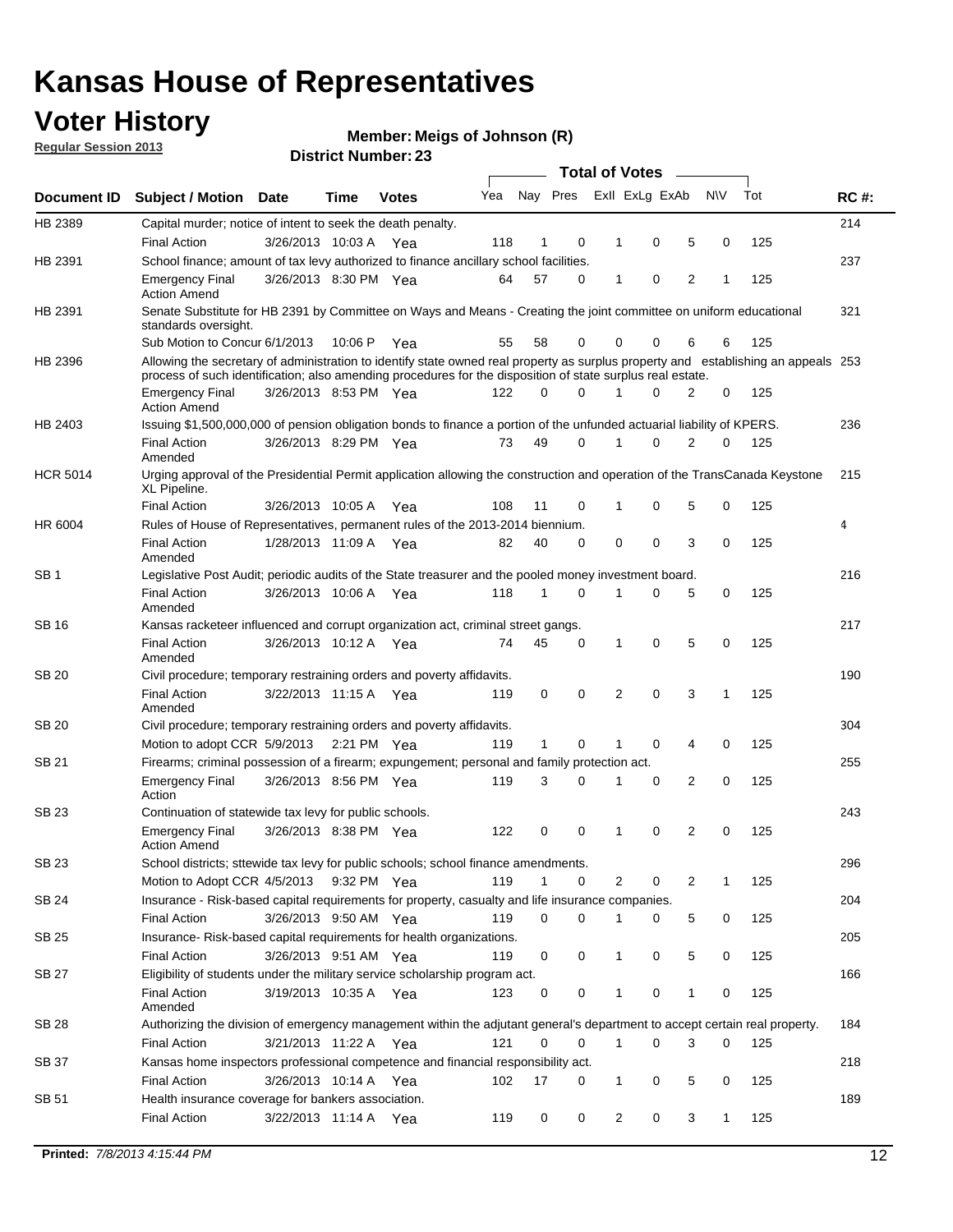## **Voter History**

**Member: Meigs of Johnson (R)** 

**Regular Session 2013**

|              |                                                                                                                                                                                                                                                                                                                                                                         |                       |      |              |     | <b>Total of Votes</b> |          |                |             |                |                |     |             |  |
|--------------|-------------------------------------------------------------------------------------------------------------------------------------------------------------------------------------------------------------------------------------------------------------------------------------------------------------------------------------------------------------------------|-----------------------|------|--------------|-----|-----------------------|----------|----------------|-------------|----------------|----------------|-----|-------------|--|
| Document ID  | <b>Subject / Motion</b>                                                                                                                                                                                                                                                                                                                                                 | <b>Date</b>           | Time | <b>Votes</b> | Yea | Nay Pres              |          | Exll ExLg ExAb |             |                | <b>NV</b>      | Tot | <b>RC#:</b> |  |
| SB 52        | Mortgage interest rate cap increase.                                                                                                                                                                                                                                                                                                                                    |                       |      |              |     |                       |          |                |             |                |                |     | 238         |  |
|              | <b>Emergency Final</b><br>Action                                                                                                                                                                                                                                                                                                                                        | 3/26/2013 8:32 PM Yea |      |              | 120 | 2                     | 0        |                | 0           | 2              | 0              | 125 |             |  |
| <b>SB 56</b> | Transferring the recognition of county fair associations from the secretary of agriculture to the board of county<br>commissioners.                                                                                                                                                                                                                                     |                       |      |              |     |                       |          |                |             |                |                |     | 191         |  |
|              | <b>Final Action</b><br>Amended                                                                                                                                                                                                                                                                                                                                          | 3/22/2013 11:21 A     |      | Yea          | 119 | 0                     | 0        | 2              | 0           | 3              | 1              | 125 |             |  |
| SB 57        | Substitute for SB 57 by Committee on Agriculture - Agriculture; powers and duties of the department of agriculture relating to<br>poultry improvement plan and domesticated deer.                                                                                                                                                                                       |                       |      |              |     |                       |          |                |             |                |                |     | 192         |  |
|              | Final Action Sub Bill 3/22/2013 11:24 A Yea<br>Amended                                                                                                                                                                                                                                                                                                                  |                       |      |              | 79  | 40                    | 0        | 2              | 0           | 3              | -1             | 125 |             |  |
| SB 57        | Substitute for SB 57 by Committee on Agriculture - Agriculture; powers and duties of the department of agriculture relating to<br>poultry improvement plan, stockyards and domesticated deer.<br>Motion to adopt CCR 4/4/2013 2:18 PM Yea                                                                                                                               |                       |      |              | 80  | 42                    | 0        | 1              | 0           | $\overline{2}$ | 0              | 125 | 262         |  |
| SB 58        | Sentencing for unlawful manufacturing of controlled substances.                                                                                                                                                                                                                                                                                                         |                       |      |              |     |                       |          |                |             |                |                |     | 219         |  |
|              | <b>Final Action</b>                                                                                                                                                                                                                                                                                                                                                     | 3/26/2013 10:15 A     |      | Yea          | 119 | 0                     | 0        | 1              | 0           | 5              | 0              | 125 |             |  |
| SB 59        | Attorney general; reward for information.                                                                                                                                                                                                                                                                                                                               |                       |      |              |     |                       |          |                |             |                |                |     | 193         |  |
|              | <b>Final Action</b>                                                                                                                                                                                                                                                                                                                                                     | 3/22/2013 11:25 A     |      | Yea          | 119 | 0                     | 0        | 2              | 0           | 3              | 1              | 125 |             |  |
| SB 62        | Making gas pipeline safety terminology consistent with federal regulations.                                                                                                                                                                                                                                                                                             |                       |      |              |     |                       |          |                |             |                |                |     | 163         |  |
|              | <b>Final Action</b>                                                                                                                                                                                                                                                                                                                                                     | 3/19/2013 10:32 A Yea |      |              | 123 | 0                     | 0        | 1              | 0           | 1              | 0              | 125 |             |  |
| SB 63        | Elections; voting crimes, penalties and prosecution.                                                                                                                                                                                                                                                                                                                    |                       |      |              |     |                       |          |                |             |                |                |     | 246         |  |
|              | <b>Emergency Final</b><br><b>Action Amend</b>                                                                                                                                                                                                                                                                                                                           | 3/26/2013 8:42 PM Yea |      |              | 69  | 53                    | 0        | 1              | $\mathbf 0$ | $\overline{2}$ | $\mathbf 0$    | 125 |             |  |
| <b>SB68</b>  | Driver's license examinations; locations.                                                                                                                                                                                                                                                                                                                               |                       |      |              |     |                       |          |                |             |                |                |     | 220         |  |
|              | <b>Final Action</b>                                                                                                                                                                                                                                                                                                                                                     | 3/26/2013 10:16 A     |      | Yea          | 116 | 3                     | 0        | 1              | 0           | 5              | 0              | 125 |             |  |
| SB 69        | Motor vehicles; vehicle registration and license plates.                                                                                                                                                                                                                                                                                                                |                       |      |              |     |                       |          |                |             |                |                |     | 167         |  |
|              | <b>Final Action</b>                                                                                                                                                                                                                                                                                                                                                     | 3/19/2013 10:37 A     |      | Yea          | 117 | 6                     | 0        | 1              | 0           | $\mathbf{1}$   | 0              | 125 |             |  |
| SB 74        | Prison-made goods act; prohibiting prisoner production of manufactured or modular homes.                                                                                                                                                                                                                                                                                |                       |      |              |     |                       |          |                |             |                |                |     | 221         |  |
|              | <b>Final Action</b>                                                                                                                                                                                                                                                                                                                                                     | 3/26/2013 10:19 A     |      | Yea          | 87  | 32                    | 0        | 1              | 0           | 5              | 0              | 125 |             |  |
| SB 75        | Record requirements and civil penalties relating to sales of plastic bulk merchandise containers.                                                                                                                                                                                                                                                                       |                       |      |              |     |                       |          |                |             |                |                |     | 222         |  |
|              | <b>Final Action</b>                                                                                                                                                                                                                                                                                                                                                     | 3/26/2013 10:21 A     |      | Nav          | 101 | 18                    | 0        | 1              | 0           | 5              | 0              | 125 |             |  |
| SB 81        | Open records; requests for criminal justice information; restriction of certain officials' information from publicly accessible<br>records.                                                                                                                                                                                                                             |                       |      |              |     |                       |          |                |             |                |                |     | 194         |  |
|              | <b>Final Action</b><br>Amended                                                                                                                                                                                                                                                                                                                                          | 3/22/2013 11:27 A     |      | Yea          | 119 | 0                     | 0        | $\overline{2}$ | 0           | 3              | 1              | 125 |             |  |
| <b>SB83</b>  | House Substitute for SB 83 by Committee on Taxation - Income tax deductions and modifications; severance tax; sales tax;<br>delinquent tax liabilities.                                                                                                                                                                                                                 |                       |      |              |     |                       |          |                |             |                |                |     | 187         |  |
|              | Final Action Sub Bill 3/21/2013 11:30 A Yea                                                                                                                                                                                                                                                                                                                             |                       |      |              | 96  | 25                    | 0        | $\mathbf{1}$   | 0           | 3              | 0              | 125 |             |  |
| SB 83        | House Substitute for SB 83 by Committee on Taxation--Income tax deductions and modifications; severance tax; sales tax and 260<br>compensating use tax, preseumptions relating to nexus; property tax, exemptions, new automobile manufacturinge property;<br>taxation of watercraft; leased commercial and industrial property appeals; correction of clerical errors. |                       |      |              |     |                       |          |                |             |                |                |     |             |  |
|              | Motion to adopt CCR 4/3/2013 10:35 A Yea                                                                                                                                                                                                                                                                                                                                |                       |      |              | 104 | 15                    | 0        | $\mathbf{1}$   | 0           | 3              | 2              | 125 |             |  |
| SB 84        | House Substitute for SB 84 by Committee on Taxation - Reduction to state income tax rates based on selected actual state<br>general fund receipts computations; distribution of revenues from sales and compensating use tax; reduction of<br>Final Action Sub Bill 3/21/2013 11:34 A Yea                                                                               |                       |      |              | 82  | 39                    | $\Omega$ |                | $\Omega$    | 3              | $\mathbf{0}$   | 125 | 188         |  |
|              | Amended<br>House Substitute for SB 84 -- Reduction to state income tax rates based on selected actual state general fund receipts                                                                                                                                                                                                                                       |                       |      |              |     |                       |          |                |             |                |                |     |             |  |
| SB 84        | computations; reduction of itemized deductions.<br>Motion to adopt CCR 5/28/2013 2:32 PM Nay                                                                                                                                                                                                                                                                            |                       |      |              | 42  | 71                    | 0        | 1              | 0           | 9              | $\overline{2}$ | 125 | 317         |  |
|              |                                                                                                                                                                                                                                                                                                                                                                         |                       |      |              |     |                       |          |                |             |                |                |     |             |  |
| SB 84        | House Substitute for SB 84 -- Reduction to state income tax rates based on selected actual state general fund receipts<br>computations; reduction of itemized deductions.<br>Motion to adopt CCR 5/30/2013 9:14 PM Yea                                                                                                                                                  |                       |      |              | 18  | 94                    | 0        | 1              | 0           | 9              | 3              | 125 | 319         |  |
| SB 85        | Motor vehicle insurance; providing proof of insurance by cellular phone or portable electronic device.                                                                                                                                                                                                                                                                  |                       |      |              |     |                       |          |                |             |                |                |     | 175         |  |
|              | <b>Final Action</b>                                                                                                                                                                                                                                                                                                                                                     | 3/20/2013 10:25 A Yea |      |              | 123 | 0                     | $\Omega$ |                | 0           | 1              | 0              | 125 |             |  |
|              |                                                                                                                                                                                                                                                                                                                                                                         |                       |      |              |     |                       |          |                |             |                |                |     |             |  |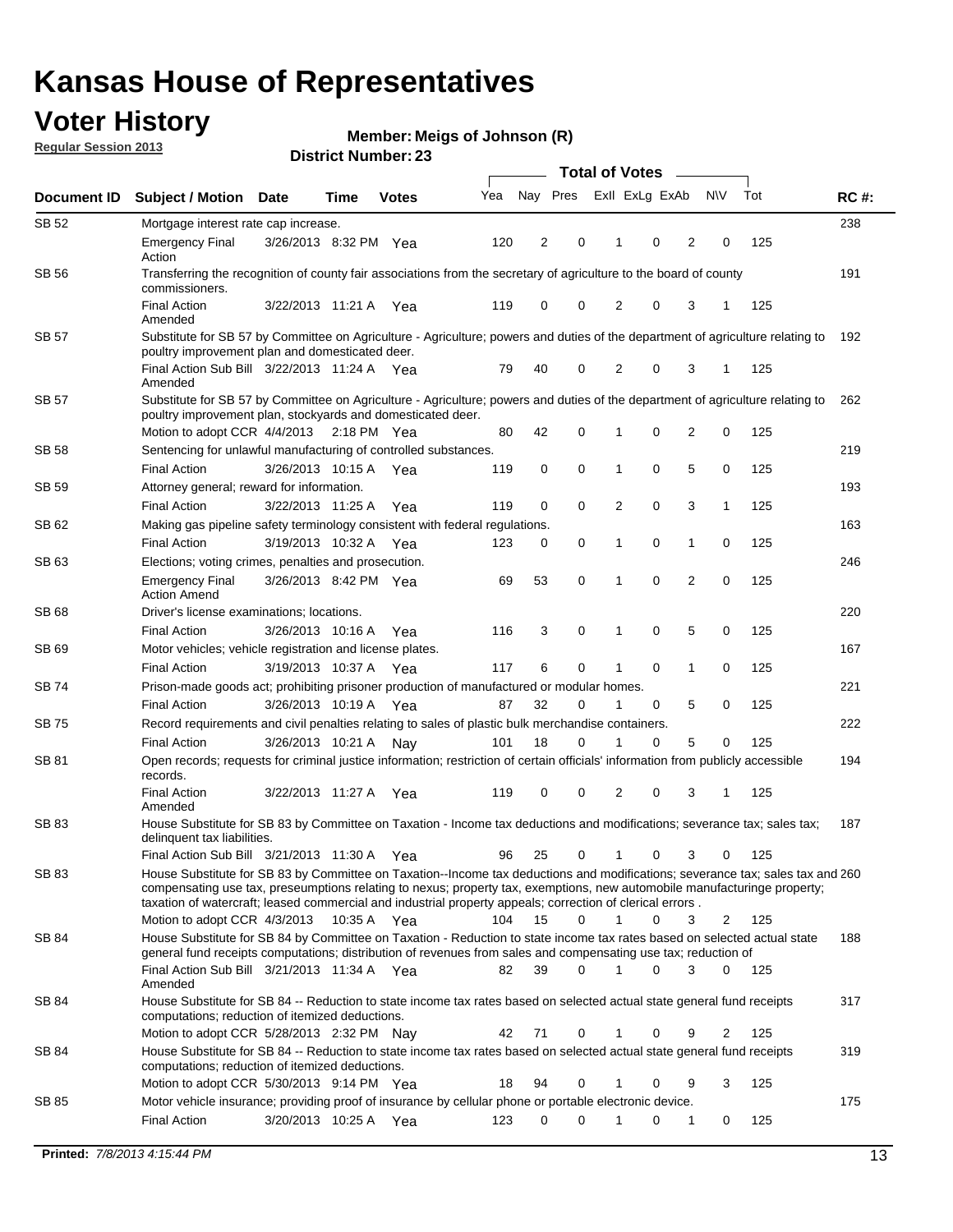## **Voter History**

**Regular Session 2013**

**Member: Meigs of Johnson (R)** 

|               |                                                                                                       |                                                                                              |         |              |     | <b>Total of Votes</b><br>$\frac{1}{2}$ |   |                |             |                |              |     |             |  |
|---------------|-------------------------------------------------------------------------------------------------------|----------------------------------------------------------------------------------------------|---------|--------------|-----|----------------------------------------|---|----------------|-------------|----------------|--------------|-----|-------------|--|
| Document ID   | <b>Subject / Motion</b>                                                                               | <b>Date</b>                                                                                  | Time    | <b>Votes</b> | Yea | Nay Pres                               |   | Exll ExLg ExAb |             |                | N\V          | Tot | <b>RC#:</b> |  |
| <b>SB 88</b>  | Increasing the children's advocacy center assessment fee.                                             |                                                                                              |         |              |     |                                        |   |                |             |                |              |     | 223         |  |
|               | <b>Final Action</b><br>Amended                                                                        | 3/26/2013 10:22 A                                                                            |         | Yea          | 118 | 1                                      | 0 | 1              | 0           | 5              | 0            | 125 |             |  |
| SB 96         |                                                                                                       | Motor vehicles; counties with multiple registration facilities; additional registration fee. |         |              |     |                                        |   |                |             |                |              |     |             |  |
|               | <b>Final Action</b><br>Amended                                                                        | 3/26/2013 10:24 A                                                                            |         | Yea          | 106 | 12                                     | 0 | 1              | 0           | 5              | 1            | 125 |             |  |
| <b>SB 96</b>  | Additional motor vehicle registration fees.                                                           |                                                                                              |         |              |     |                                        |   |                |             |                |              |     | 263         |  |
|               | Motion to adopt CCR 4/4/2013 2:21 PM Yea                                                              |                                                                                              |         |              | 114 | 8                                      | 0 | 1              | 0           | $\overline{2}$ | 0            | 125 |             |  |
| SB 102        | Requiring the state treasurer to provide a list of daily deposits to the secretary of administration. |                                                                                              |         |              |     |                                        |   |                |             |                |              |     | 195         |  |
|               | <b>Final Action</b><br>Amended                                                                        | 3/22/2013 11:28 A Yea                                                                        |         |              | 119 | 0                                      | 0 | 2              | 0           | 3              | 1            | 125 |             |  |
| SB 102        |                                                                                                       | 295<br>Enacting the second amendment protection act.                                         |         |              |     |                                        |   |                |             |                |              |     |             |  |
|               | Motion to Adopt CCR 4/5/2013                                                                          |                                                                                              |         | 9:20 PM Yea  | 96  | 24                                     | 0 | 2              | 0           | 2              | $\mathbf{1}$ | 125 |             |  |
| SB 111        | Establishing Native American legislative day at the capitol; awarding of high school diplomas.        |                                                                                              |         |              |     |                                        |   |                |             |                |              |     |             |  |
|               | <b>Emergency Final</b><br><b>Action Amend</b>                                                         | 3/26/2013 8:41 PM Yea                                                                        |         |              | 122 | 0                                      | 0 |                | 0           | 2              | 0            | 125 |             |  |
| <b>SB 113</b> | Credit unions; changes in certain loan limitations.                                                   |                                                                                              |         |              |     |                                        |   |                |             |                |              |     | 234         |  |
|               | <b>Emergency Final</b><br>Action                                                                      | 3/26/2013 8:25 PM Yea                                                                        |         |              | 122 | 0                                      | 0 | 1              | 0           | 2              | 0            | 125 |             |  |
| <b>SB 118</b> | Relating to law enforcement reporting and investigation of missing persons.                           |                                                                                              |         |              |     |                                        |   |                |             |                |              |     | 225         |  |
|               | <b>Final Action</b>                                                                                   | 3/26/2013 10:25 A                                                                            |         | Yea          | 119 | 0                                      | 0 | 1              | 0           | 5              | 0            | 125 |             |  |
| SB 120        | Enacting the Kansas farmers' market promotion act.                                                    |                                                                                              |         |              |     |                                        |   |                |             |                |              |     | 196         |  |
|               | <b>Final Action</b><br>Amended                                                                        | 3/22/2013 11:31 A Yea                                                                        |         |              | 68  | 51                                     | 0 | 2              | 0           | 3              | $\mathbf{1}$ | 125 |             |  |
| SB 122        | Kansas administrative procedure act; service of order or notice.                                      |                                                                                              |         |              |     |                                        |   |                |             |                |              |     | 226         |  |
|               | <b>Final Action</b><br>Amended                                                                        | 3/26/2013 10:26 A                                                                            |         | Yea          | 119 | 0                                      | 0 | 1              | 0           | 5              | 0            | 125 |             |  |
| <b>SB 122</b> |                                                                                                       | Elections; unauthorized voting disclosures.                                                  |         |              |     |                                        |   |                |             |                |              |     |             |  |
|               | Motion to Adopt CCR 4/5/2013 6:23 PM                                                                  |                                                                                              |         | Yea          | 89  | 31                                     | 0 | 2              | 0           | 2              | 1            | 125 |             |  |
| SB 124        | Amending the Kansas restraint of trade act.                                                           |                                                                                              |         |              |     |                                        |   |                |             |                |              |     | 227         |  |
|               | <b>Final Action</b><br>Amended                                                                        | 3/26/2013 10:27 A                                                                            |         | Yea          | 116 | 2                                      | 1 | 1              | 0           | 5              | 0            | 125 |             |  |
| SB 124        | Amending the Kansas restraint of trade act.                                                           |                                                                                              |         |              |     |                                        |   |                |             |                |              |     | 273         |  |
|               | Motion to Adopt CCR 4/5/2013                                                                          |                                                                                              | 11:06 A | Yea          | 97  | 23                                     | 0 | 2              | 0           | 2              | $\mathbf{1}$ | 125 |             |  |
| SB 128        | Career technical education incentive program amendments.                                              |                                                                                              |         |              |     |                                        |   |                |             |                |              |     | 168         |  |
|               | <b>Final Action</b><br>Amended                                                                        | 3/19/2013 10:39 A                                                                            |         | Yea          | 123 | 0                                      | 0 | 1              | 0           | 1              | 0            | 125 |             |  |
| SB 129        | Bank commissioner; certain fees and hearing costs.                                                    |                                                                                              |         |              |     |                                        |   |                |             |                |              |     | 254         |  |
|               | <b>Emergency Final</b><br><b>Action Amend</b>                                                         | 3/26/2013 8:55 PM Yea                                                                        |         |              | 110 | 12                                     | 0 |                | 0           | 2              | 0            | 125 |             |  |
| SB 129        | Mortgage interest rate cap increase.                                                                  |                                                                                              |         |              |     |                                        |   |                |             |                |              |     | 272         |  |
|               | Motion to Adopt CCR 4/5/2013 10:42 A                                                                  |                                                                                              |         | Yea          | 121 | 0                                      | 0 | 2              | $\mathbf 0$ | 2              | 0            | 125 |             |  |
| SB 135        | Transferring boiler inspection duties from the department of labor to the state fire marshal.         |                                                                                              |         |              |     |                                        |   |                |             |                |              |     | 228         |  |
|               | <b>Final Action</b>                                                                                   | 3/26/2013 10:28 A Yea                                                                        |         |              | 114 | 5                                      | 0 | 1              | 0           | 5              | 0            | 125 |             |  |
| SB 136        | Providing veterans designation on driver's licenses and nondriver identification cards.               |                                                                                              |         |              |     |                                        |   |                |             |                |              |     | 244         |  |
|               | <b>Emergency Final</b><br><b>Action Amend</b>                                                         | 3/26/2013 8:39 PM Yea                                                                        |         |              | 119 | 3                                      | 0 | $\mathbf{1}$   | 0           | $\overline{2}$ | 0            | 125 |             |  |
| SB 139        | Kansas money transmitter act.                                                                         |                                                                                              |         |              |     |                                        |   |                |             |                |              |     | 229         |  |
|               | <b>Final Action</b>                                                                                   | 3/26/2013 10:30 A                                                                            |         | Yea          | 117 | $\mathbf{1}$                           | 1 | 1              | 0           | 5              | 0            | 125 |             |  |
| SB 142        | Abortion; concerning civil actions related to abortion.                                               |                                                                                              |         |              |     |                                        |   |                |             |                |              |     | 241         |  |
|               | <b>Emergency Final</b><br>Action                                                                      | 3/26/2013 8:36 PM Yea                                                                        |         |              | 89  | 33                                     | 0 | 1              | 0           | 2              | 0            | 125 |             |  |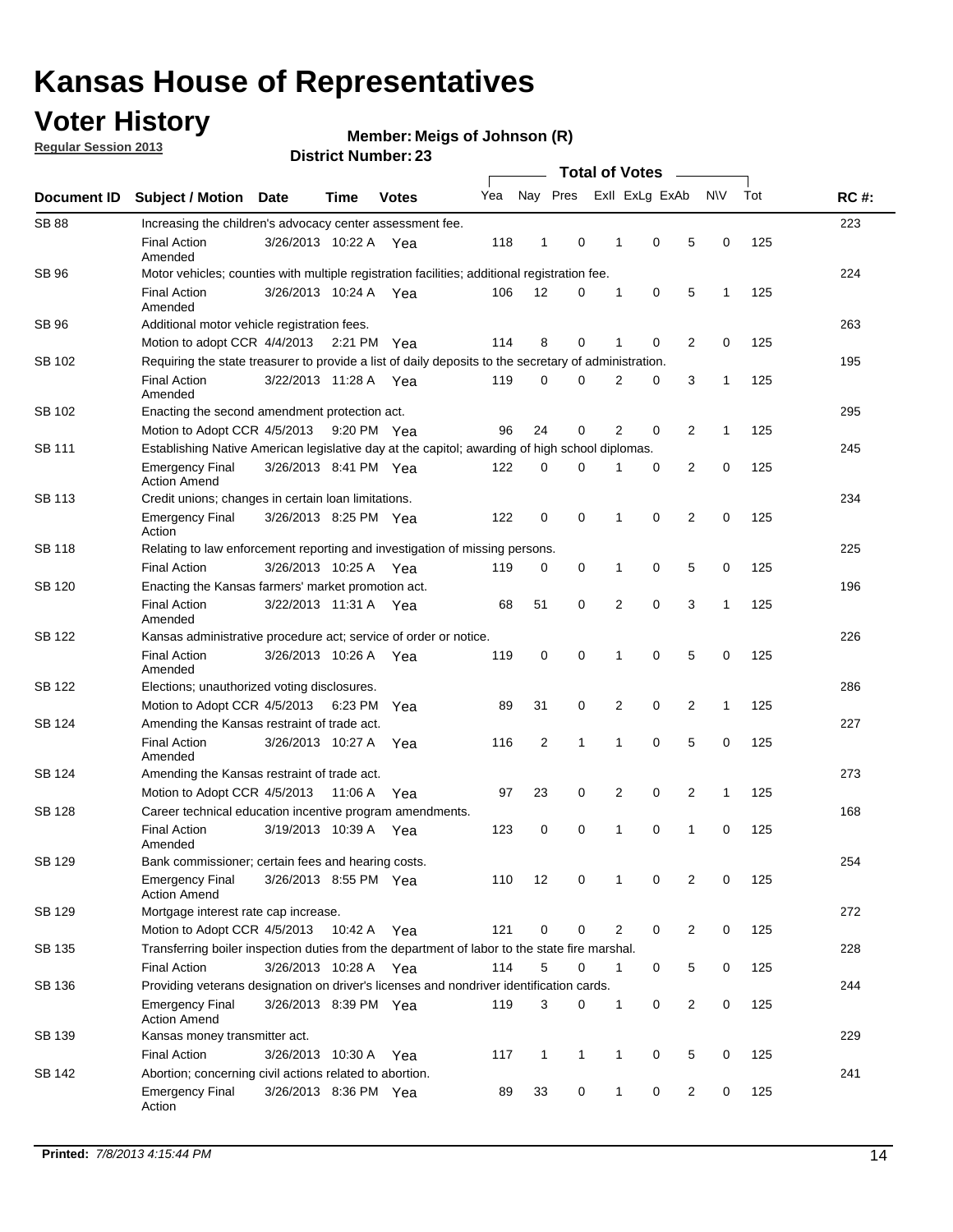## **Voter History**

**Member: Meigs of Johnson (R)** 

**Regular Session 2013**

| Document ID     |                                                                                                                                                                                                       |                                                                                                 |             |                       | <b>Total of Votes</b><br>$\sim$ |          |          |                |                |                |           |     |             |  |
|-----------------|-------------------------------------------------------------------------------------------------------------------------------------------------------------------------------------------------------|-------------------------------------------------------------------------------------------------|-------------|-----------------------|---------------------------------|----------|----------|----------------|----------------|----------------|-----------|-----|-------------|--|
|                 | <b>Subject / Motion Date</b>                                                                                                                                                                          |                                                                                                 | Time        | <b>Votes</b>          | Yea                             | Nay Pres |          |                | Exll ExLg ExAb |                | <b>NV</b> | Tot | <b>RC#:</b> |  |
| <b>SB 149</b>   |                                                                                                                                                                                                       | 239<br>Drug screening for recipients of cash assistance and unemployment benefits.              |             |                       |                                 |          |          |                |                |                |           |     |             |  |
|                 | <b>Emergency Final</b><br><b>Action Amend</b>                                                                                                                                                         | 3/26/2013 8:33 PM Yea                                                                           |             |                       | 106                             | 16       | 0        | 1              | 0              | 2              | 0         | 125 |             |  |
| SB 164          | Relating to the director of vehicles regulating providers of motor vehicle functions.                                                                                                                 |                                                                                                 |             |                       |                                 |          |          |                |                |                |           |     | 247         |  |
|                 | <b>Emergency Final</b><br><b>Action Amend</b>                                                                                                                                                         | 3/26/2013 8:43 PM Yea                                                                           |             |                       | 117                             | 5        | 0        | 1              | 0              | 2              | 0         | 125 |             |  |
| SB 164          | Relating to the director of vehicles regulating providers of motor vehicle functions.                                                                                                                 |                                                                                                 |             |                       |                                 |          |          |                |                |                |           |     | 268         |  |
|                 |                                                                                                                                                                                                       | 0<br>Motion to adopt CCR 4/4/2013 5:32 PM Yea<br>9<br>0<br>$\mathbf{1}$<br>2<br>2<br>125<br>111 |             |                       |                                 |          |          |                |                |                |           |     |             |  |
| SB 166          | Insurers supervision, rehabilitation and liquidation act; derivatives.                                                                                                                                |                                                                                                 |             |                       |                                 |          |          |                |                |                |           |     | 206         |  |
|                 | <b>Final Action</b>                                                                                                                                                                                   | 3/26/2013 9:52 AM Yea                                                                           |             |                       | 119                             | 0        | 0        | 1              | 0              | 5              | 0         | 125 |             |  |
| SB 168          | Limiting nuisance actions against certain agricultural activities.                                                                                                                                    |                                                                                                 |             |                       |                                 |          |          |                |                |                |           |     | 169         |  |
|                 | <b>Final Action</b><br>Amended                                                                                                                                                                        | 3/19/2013 10:40 A Yea                                                                           |             |                       | 111                             | 12       | 0        | 1              | 0              | 1              | 0         | 125 |             |  |
| SB 168          | Limiting nuisance actions against certain agricultural activities.                                                                                                                                    |                                                                                                 |             |                       |                                 |          |          |                |                |                |           |     | 264         |  |
|                 | Motion to adopt CCR 4/4/2013                                                                                                                                                                          |                                                                                                 |             | $2:30 \text{ PM}$ Yea | 110                             | 12       | 0        | 1              | 0              | 2              | 0         | 125 |             |  |
| SB 171          | School districts; amendments to Kansas uniform financial accounting and reporting act.                                                                                                                |                                                                                                 |             |                       |                                 |          |          |                |                |                |           |     | 248         |  |
|                 | <b>Emergency Final</b><br><b>Action Amend</b>                                                                                                                                                         | 3/26/2013 8:44 PM Yea                                                                           |             |                       | 122                             | 0        | 0        | 1              | 0              | 2              | 0         | 125 |             |  |
| SB 171          | School districts; amendments to Kansas uniform financial accounting and reporting act.                                                                                                                |                                                                                                 |             |                       |                                 |          |          |                |                |                |           |     | 285         |  |
|                 | Motion to Adopt CCR 4/5/2013 6:19 PM Yea                                                                                                                                                              |                                                                                                 |             |                       | 63                              | 57       | $\Omega$ | $\overline{2}$ | 0              | $\overline{2}$ | 1         | 125 |             |  |
| SB 171          | Appropriations for FY 2013, FY 2014, FY 2015, FY 2016, FY 2017 and FY 2018 for various state agencies; capital<br>improvement projects; claims against the state.                                     |                                                                                                 |             |                       |                                 |          |          |                |                |                |           |     | 320         |  |
|                 | Motion to adopt CCR 6/1/2013 4:30 PM Yea                                                                                                                                                              |                                                                                                 |             |                       | 63                              | 51       | 0        | 0              | 0              | 8              | 3         | 125 |             |  |
| SB 187          | Establishing the workers compensation and employment security boards nominating committee; administrative law judge<br>appointment; workers compensation appeals board.                               |                                                                                                 |             |                       |                                 |          |          |                |                |                |           | 242 |             |  |
|                 | <b>Emergency Final</b><br><b>Action Amend</b>                                                                                                                                                         | 3/26/2013 8:37 PM Yea                                                                           |             |                       | 88                              | 34       | 0        |                | 0              | 2              | 0         | 125 |             |  |
| SB 187          | Amending workers compensation law provisions; establishing the workers compensation and employment security boards<br>nominating committee; notice requirements; workplace health and safety program. |                                                                                                 |             |                       |                                 |          |          |                |                |                |           |     | 274         |  |
|                 | Motion to Adopt CCR 4/5/2013 11:26 A Yea                                                                                                                                                              |                                                                                                 |             |                       | 89                              | 31       | 0        | 2              | 0              | 3              | 0         | 125 |             |  |
| SB 199          | University of Kansas medical center; midwest center for stem cell therapy.                                                                                                                            |                                                                                                 |             |                       |                                 |          |          |                |                |                |           |     | 235         |  |
|                 | Emergency Final<br><b>Action Amend</b>                                                                                                                                                                | 3/26/2013 8:26 PM Yea                                                                           |             |                       | 90                              | 32       | 0        | 1              | 0              | 2              | 0         | 125 |             |  |
| SB 199          | Health care; stem cell therapy and unused medications.                                                                                                                                                |                                                                                                 |             |                       |                                 |          |          |                |                |                |           |     | 290         |  |
|                 | Motion to Adopt CCR 4/5/2013                                                                                                                                                                          |                                                                                                 | 7:52 PM Yea |                       | 90                              | 30       | 0        | 2              | 0              | 2              | 1         | 125 |             |  |
| SB 216          | Allowing a public building commission to acquire land for a municipal university similar to what such commission is currently<br>allowed to do for any state university.                              |                                                                                                 |             |                       |                                 |          |          |                |                |                |           |     | 185         |  |
|                 | <b>Final Action</b>                                                                                                                                                                                   | 3/21/2013 11:23 A                                                                               |             | Yea                   | 121                             | 0        | 0        | 1              | 0              | 3              | 0         | 125 |             |  |
| SB 246          | Reconciling amendments to certain statutes.                                                                                                                                                           |                                                                                                 |             |                       |                                 |          |          |                |                |                |           |     | 315         |  |
|                 | <b>Emergency Final</b><br>Action                                                                                                                                                                      | 5/23/2013 2:14 PM Yea                                                                           |             |                       | 111                             | 0        | 0        | $\mathbf 1$    | 0              | 8              | 5         | 125 |             |  |
| <b>SCR 1604</b> | Joint rules for the Senate and House of Representatives, 2013-2014.                                                                                                                                   |                                                                                                 |             |                       |                                 |          |          |                |                |                |           |     | 5           |  |
|                 | <b>Final Action</b><br>Amended                                                                                                                                                                        | 1/28/2013 11:12 A Yea                                                                           |             |                       | 81                              | 41       | 0        | 0              | 0              | 3              | 0         | 125 |             |  |
| <b>SCR 1606</b> | Honoring pregnancy maintenance resource centers.                                                                                                                                                      |                                                                                                 |             |                       |                                 |          |          |                |                |                |           |     | 240         |  |
|                 | <b>Emergency Final</b><br>Action                                                                                                                                                                      | 3/26/2013 8:34 PM Yea                                                                           |             |                       | 122                             | 0        | 0        | 1              | 0              | 2              | 0         | 125 |             |  |